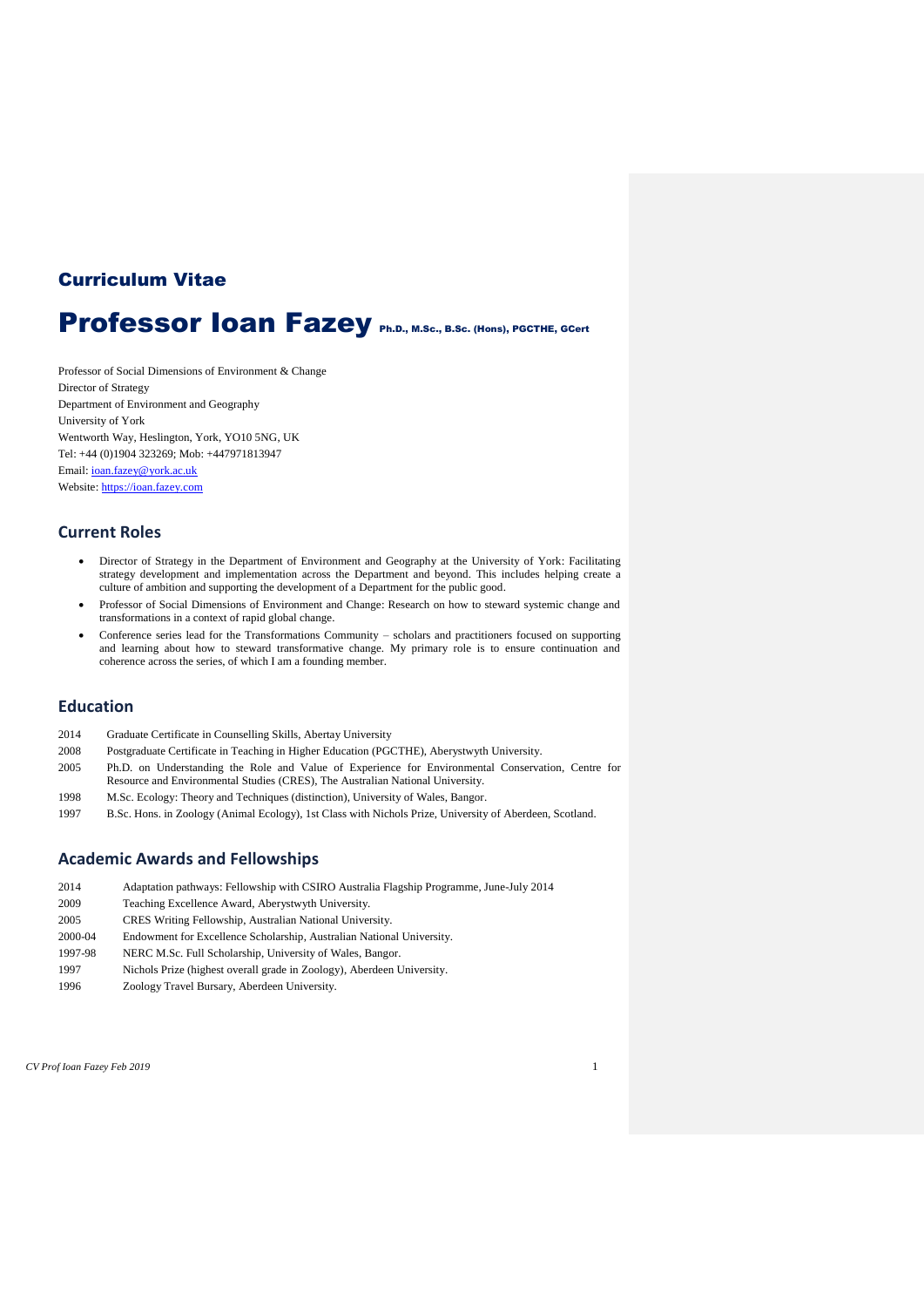# **Professional History**

| $2019 -$  | Professor Social Dimensions of Environment & Change and Director of Strategy, Department of<br>Environment and Geography, University of York, UK                                                                                                                                                                                                                                                                                      |
|-----------|---------------------------------------------------------------------------------------------------------------------------------------------------------------------------------------------------------------------------------------------------------------------------------------------------------------------------------------------------------------------------------------------------------------------------------------|
| 2020      | Research Champion for Resilience and Environmental Sustainability, University of York, UK (May-Dec)<br>$2020$ ).                                                                                                                                                                                                                                                                                                                      |
| 2013-2019 | Professor Social Dimensions of Environmental Change, School of Environment, University of Dundee.                                                                                                                                                                                                                                                                                                                                     |
| 2018      | Acting Head of Geography, University of Dundee, UK                                                                                                                                                                                                                                                                                                                                                                                    |
| 2015-2018 | Director of the Centre for Environmental Change and Human Resilience, University of Dundee                                                                                                                                                                                                                                                                                                                                            |
| 2013-2015 | Deputy Director of the Centre for Environmental Change and Human Resilience, University of Dundee                                                                                                                                                                                                                                                                                                                                     |
| 2011-2013 | Senior Lecturer in Sustainable Development, School of Geography and Geosciences, University of St<br>Andrews.                                                                                                                                                                                                                                                                                                                         |
| 2009-11   | Lecturer in Sustainable Development, School of Geography and Geosciences, University of St Andrews.                                                                                                                                                                                                                                                                                                                                   |
| 2006-09   | Lecturer Sustainable Rural Development, Institute of Biological, Environmental and Rural Sciences,<br>Aberystwyth University                                                                                                                                                                                                                                                                                                          |
| 2005      | Development work in the Solomon Islands. Three projects: (1) ecotourism; (2) environmental planning for<br>development; (3) advising communities about teak plantations (with AusAid Forestry).                                                                                                                                                                                                                                       |
| 2005      | Teaching Assistant, Australian National University, Canberra, Australia.                                                                                                                                                                                                                                                                                                                                                              |
| 2001-05   | Ecological/conservation experience, Australia: Habitat surveys and volunteer management, NSW National<br>Parks and Wildlife Service; surveys of western ringtail possums (Conservation and Land Management,<br>WA); reptile surveys, assistant coordinator of the Arboreal Marsupial Earthwatch Camp and trapping and<br>handling grey headed flying foxes with the Australian National University.                                   |
| 1998-2000 | Ecological Consultant: liaising between agencies and institutions to achieve conservation outcomes in the<br>U.K. and developing countries. Included projects with Environment Agency, Bangor University, Hyder<br>Consulting, Frontier Tanzania (research coordinator), researcher for Carillion and Laing A55 Joint Venture,<br>BBC Wales, Countryside Council for Wales, Bullens Consulting, Quadrant Consulting, Gwynedd Council. |
| 1007      |                                                                                                                                                                                                                                                                                                                                                                                                                                       |

- 1997 Research Assistant: Water vole populations and dynamic in Cairngorms, Aberdeen University. 1995 Research Assistant for Carnivore Study, Madagascar, through Aberdeen University.
- 1989-95 Countryside and conservation management: Range of paid and voluntary work on biodiversity surveys, and practical projects in UK and Internationally (Ecuador, Hong Kong)

### **Membership of professional bodies and visiting fellowships**

- 2021-22 Visiting Fellow: Department of Sociology and Human Geography, University of Oslo. Funded 2 month visit as part of a Transformations to Sustainability research programme.
- 2020 Visiting Fellow: Konrad Lorenz Institute, Vienna, Austria. Funded visit in February 2020
- 2014 Visiting researcher: Adaptation Flagship Programme, CSIRO Australia
- 2009- Royal Scottish Geographic Society
- 2009- Fellow of the Higher Education Academy.
- 2005-2012 Departmental Visitor/Visiting Fellow, Fenner School of Environment and Society, Australian National University.
- 1998- Flora and Flora International. 1997- British Ecological Society.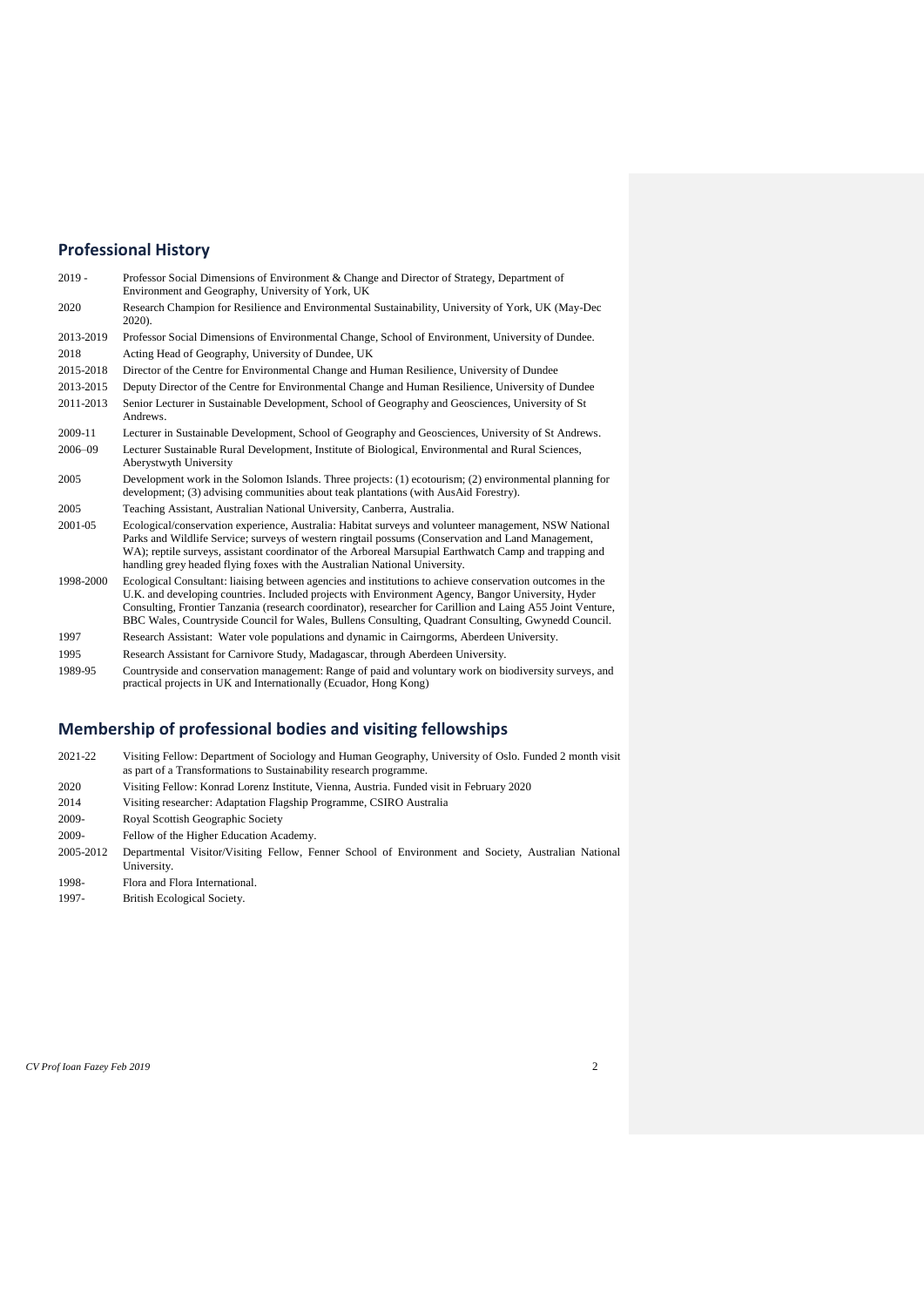# **RESEARCH**

#### **Overview**

- International, interdisciplinary and leading research in human-environment relationships and research impact: societal transformation, sustainable learning, vulnerability, resilience, adaptation, environmental change, participation, international development, sustainability, knowledge exchange, knowledge systems, renewal of Universities;
- 74 peer-reviewed research papers published or in press;
- Papers in high impact interdisciplinary journals including: Nature Sustainability (IF 9.5); Global Environmental Change: Human and Policy Dimensions (IF 10.4); Frontiers in Ecology and the Environment (IF 9.2) and Conservation Letters (IF 7.1); Current Opinion in Environmental Sustainability (6.7); Energy Research and Social Science (IF 4.8); Environmental Science and Policy (IF 5.2).
- Highly regarded outputs: H-Index = 43, Total citations = 6300 (Scopus), avg. 85 citations per paper.
- Project funding  $>\pounds 2$  million.
- International Research leadership and outreach. Numerous international initiatives, including: Convener of the International Conference 'Transformations to Sustainability: Transformations in Practice', University of Dundee (Aug/Sept 2017); Co-Founder and series lead of the biennial Transformations Conference Series (Olso 2013, Stockholm 2015, Dundee 2017 and Santiago in 2019; Barcelona 2021); Co-Founder of the international SDG Transformation Forum.

### **Service for international research leadership, outreach and change**

| Trustee of the University of the Third Horizon (H3Uni).                                                                                                                                                                                                    |  |  |
|------------------------------------------------------------------------------------------------------------------------------------------------------------------------------------------------------------------------------------------------------------|--|--|
| Transformation conference series continuity committee, founding member and conference series lead (from<br>2016)                                                                                                                                           |  |  |
| Panel member for Swiss Research Council: Priorities for future sustainability research in Switzerland and<br>2020<br>research agenda.                                                                                                                      |  |  |
| Advisory board of the Centre for Climate Justice, Glasgow Caledonian University                                                                                                                                                                            |  |  |
| Co-founder and lead steward of the SDG Transformations Forum                                                                                                                                                                                               |  |  |
| Scientific committee, 4 <sup>th</sup> Biennial International Conference on Transformations to Sustainability, Santiago,<br>Chile                                                                                                                           |  |  |
| Advisory board member of Adaptation Scotland                                                                                                                                                                                                               |  |  |
| World Forum on Climate Justice Conference local committee, Glasgow Caledonian University                                                                                                                                                                   |  |  |
| Convener for the $3rd$ Biennial International Conference on Transformations to Sustainability (2017):<br>Transformations in practice, University of Dundee 30-31 <sup>st</sup> Aug and 1 <sup>st</sup> Sept 2016                                           |  |  |
| Committee and co-founding member of the Transformations Knowledge Action Network of Future Earth                                                                                                                                                           |  |  |
| Scientific advisory board, Transformation conference 2015, Stockholm.                                                                                                                                                                                      |  |  |
| National Centre for Resilience (Scotland). Key academic representative on the Research and Training<br>Committee                                                                                                                                           |  |  |
| Funding review panels: Scottish Universities Insight Institute (2015); UKRI GCRF Equitable resilience<br>(2019); Finnish Academy - system-level research into climate change mitigation and adaptation (2020);<br>BBSRC Transforming Food Systems 2 (2021) |  |  |
|                                                                                                                                                                                                                                                            |  |  |

- 2014-15 Promotions board, James Hutton Institute, Scotland
- 2013 Scientific Advisory board, Transformation Conference 2013, Oslo
- 2013-14 Advisory board for the Duchy Originals Soil association Project plus advisor for the Soil Association on evaluation of knowledge exchange programmes;
- 2012-16 Associate Editor, Animal Conservation.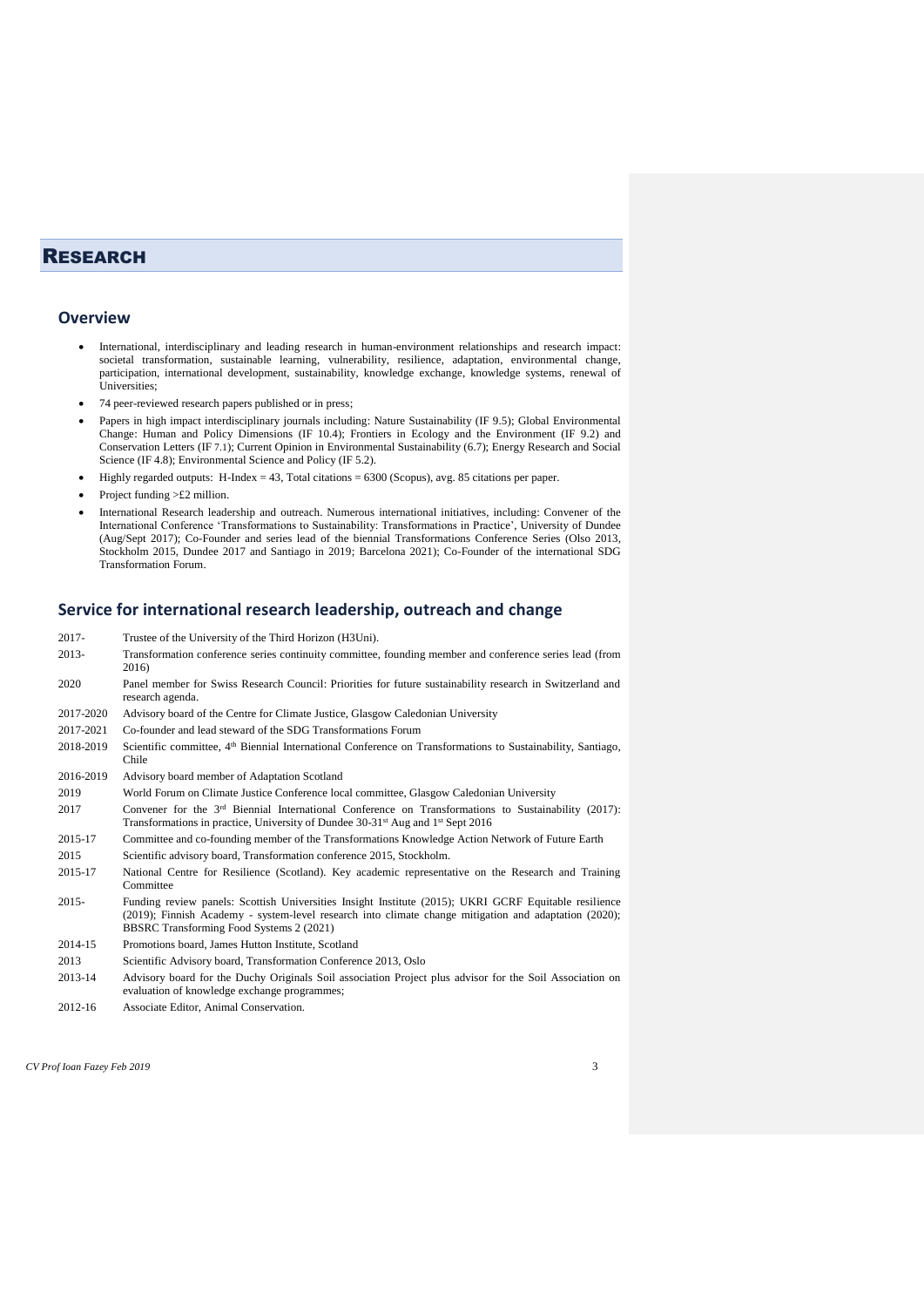- 2011-13 Enhancement Theme Institutional Representative for St Andrews. One of representatives for the Scottish Funding Council cross-institutional scheme that aims to enhance teaching and learning in Higher Education.
- 2011-2013 Mentoring Research Staff within Department of Geography and Sustainable Development, University of St Andrews.
- 2010-16 Co-Theme Leader of the Environment and Society Theme of the Scottish Alliance for Geoscience, Environment and Society (SAGES). A major research pooling initiative of the Scottish Funding Council;
- 2011-2013 Selection committees for new staff, School of Geography and Geosciences, University St Andrews.
- 2010-11 Committee member of the Centre for Higher Education Research, University St Andrews.
- 2010-11 Ethics committee, School of Geography and Geosciences, University St Andrews.
- 2010-11 Advising the EU on development of a network of researchers in the Pacific.
- 2011 External professional reviews for policy reports: National Centre for Climate Change, Australia
- 2010-11 Mentoring staff through the St Andrews/Dundee cross institutional mentoring scheme.
- 2009-10 Equipment committee, School of Geography and Geosciences, University St Andrews.
- 2009-10 Panel member of the European Science Foundation funded RESCUE working group on 'Towards a Revolution in education and capacity building';
- 2007-09 Initiation and coordination of the Institute of Biological, Environmental and Rural Sciences social science group.
- 2007- Reviewer for grant applications for ESRC, EU, British Academy, NERC, CoCooN-CCMCC, Newton Fund, NORFACE, Belmont Forum, UKRI – GCRF, Netherlands Organisation for Scientific Research
- 2004- Reviewer for >35 journals. Includes: Ambio, Amphibian and Reptile Conservation, Animal Conservation, Annals of the Association of American Geographers, Biological Conservation, Climate Risk Management, Conservation Biology, Conservation Letters, Energy Research and Social Science, Environmental Conservation, Ecological Economics, Ecology and Society, Environmental Education Research, Environmental Management, Environment and Planning C: Policy and Governance; Environmental Policy and Governance, Environmental Modeling and Software; Geoforum, Global Environmental Change: Human and Policy Dimensions, Frontiers in Ecology and Environment, Frontiers in Sustainability, Journal of Applied Ecology, Journal of Environmental Management; Journal of Rural Studies, Journal of Society and Natural Resources, Journal of Sustainable Development, Landscape and Urban Planning; Land Use Policy; Nature Sustainability, NCCARF, Norwegian Journal of Geography, Oryx, Pacific Affairs, Plos ONE, Regional Environmental Change, Society and Natural Resources; Sustainability, Sustainability Science.
- 2002-05 Active involvement in interdisciplinary strategies of the Centre for Resource and Environmental Studies, Australian National University, including initiating and running the Ecological Discussion Group;
- 2000-01 Mammalian, Herpetological and Fish representative for the Gwynedd Biodiversity Action Plan Steering Group; includes organising the production of species action plans;
- 1998-00 Advisor to the North West Wales Water Vole Committee;
- 1996-07 Establishing and leading the Aberdeen Zoological Society seminar series. This received considerable media attention and included high profile speakers.

#### **Research Grants, Projects and Consultancy**

Doherty, B.; Fazey, I (Co-I), Denby, K and others: Transformations to regenerative food systems (Fix Our Food) (2021- 2025). BBSRC. £5.8M with £667,800 to Fazey (20% time for 5 years, postdoc for 5 years).

- Reed, M.S., Stringer, L, Fazey, I. (Co-I) and others. Tropical peatland climate resilience: Transforming governance of climate risks for poverty reduction in Indonesia, Peru and the Congo Basin. British Academy. £200K KF5210311 £26K to Fazey.
- Bedinger, M., Carmen, E., Beevers. L., **Fazey, I.**, Knibb, A., Bentz, J., Coninx, I. (2018-19). Storytelling for Resilience Communicating Systemic Approaches to Climate Change. Scottish Universities Insight Institute **£19,735.**

Mukherjee, N., **Fazey, I (Co-PI)** and others (2017-18). Transformative flood practices in Bangladesh. Global Resilience Partnership Water Challenge seed project. **\$250,000.**

- **Fazey, I,** (PI)**,** Searle, B (Co-I), Kenter, J (Co-I), Hodgson, T. (Co-I), Fraser, J. (Co-I), Williams, J. (Co-I) (2015-17). Change processes for Climate Resilient Futures. Joseph Rowntree Foundation **(£99,957**)
- Hodgson, T. (PI), Hämäläinen, T. (Co-I), and others, including **Fazey, I.** (Co-I) (2016). Exploring second Order Science. Funded by SITRA, Finland **(£20K).**

*CV Prof Ioan Fazey Feb 2019* 4

**Commented [IF1]:** Work with Mark Fixourfood

Grant applications – CDT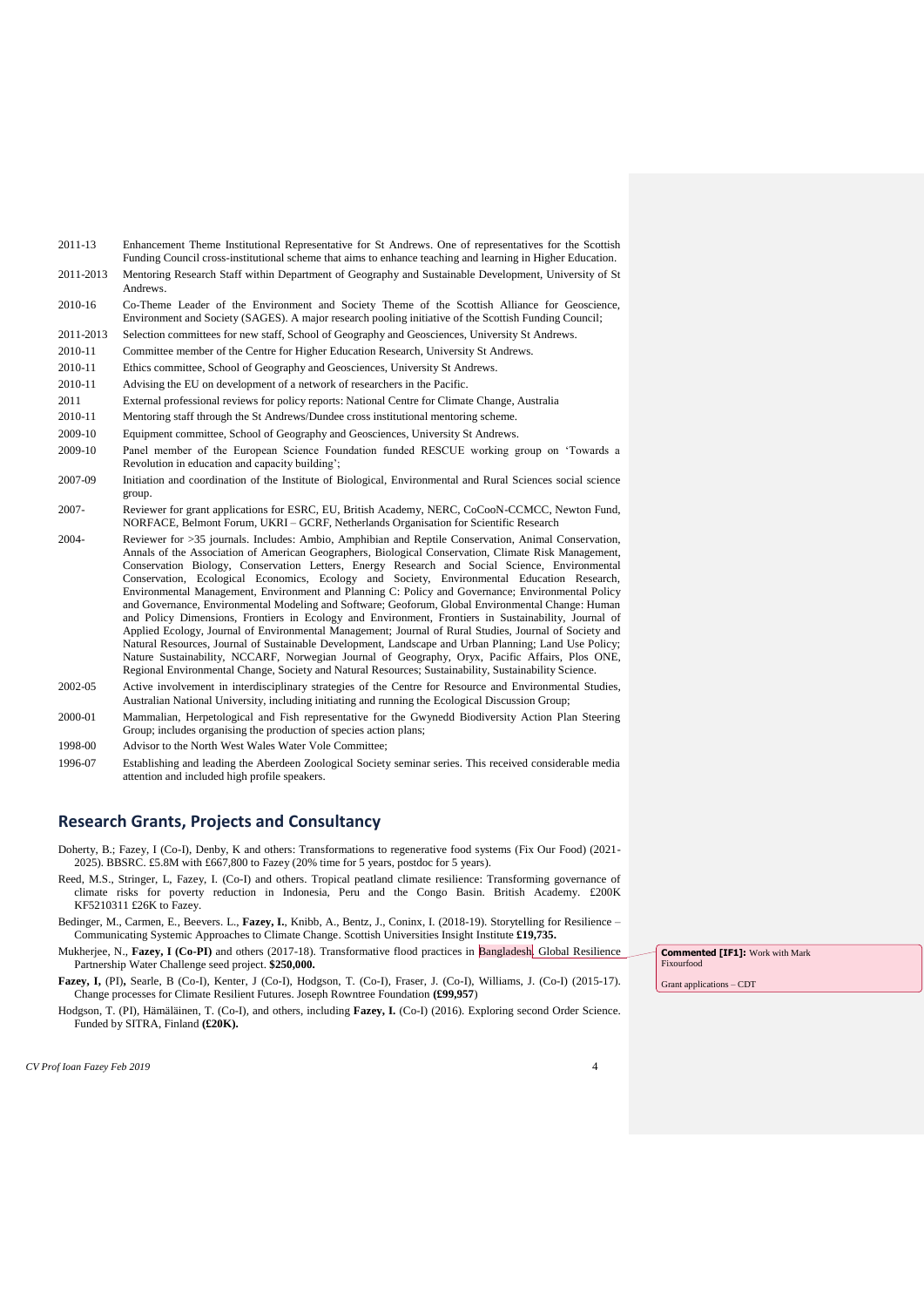- **Fazey, I.** (PI) (2015). Towards developing resilient businesses in Scotland. Critical Infrastructure Resilience Unit, Scottish Government **(£10K).**
- **Fazey, I.** (PI) (2014-2015). Knowledge Network for Enabling Transformation. Seed funding from the International Social Science Council **(€30K)**
- **Fazey, I,** (Co-PI) Gagnon, A. (Co-PI), Russell, S., Wolstenholme, R. (2014-15). Transformation in the face of climate change working across disciplines and policy and practice. Scottish Alliance for Geoscience, Environment and Society **(£9225).**
- Fazey, I. (PI) (2014) Adaptation pathways. Fellowship to visit CSIRO Australia Flagship Programme, June-July 2014. (**£8400).**
- **Fazey, I** (PI). (2013-16). ESRC PhD collaborative studentship from the Scottish Graduate School of Social Science on 'Learning lessons from community-based resilience plans' **(£50K)**
- **Fazey, I** (2013). Learning lessons from community based resilience plans. Scottish Government Resilience Division **(£10K**).
- Reed, M., (PI), Kenter, J. (Project manager), **Fazey, I. (Co-I)**, Brady, E. (Co-I) O'Brien, L. (Co-I), Christie, M. (Co-I), Cooper, N. (Co-I), Church, A., (Co-I), Everard, M. (Co-I), Fish, R. (Co-I), Hockley, N. (Co-I), Holland, A. (Co-I), Irvine, K. (Co-I), Ravenscroft, N. (Co-I), Ryan, M. (Co-I), Waylen, K. (Co-I). (2012-2014) National Ecosystem Assessment: Shared, cultural and plural values. DEFRA/NERC/EHRC/AHRC **(£250K**).
- Christie, M. (PI), Kenter, J. (Co-PI), Russel, D. (Co-PI), **Fazey, I. (Co-PI)**, Jordan, A. (Co-PI) and others (Co-I) (2011 current) BRIDGE: bridging the gap between the supply of and demand for valuation evidence. NERC (£50k with **£17K** to Fazey) through Valuing Nature Network.
- **Fazey I. (PI)** (2006-Current). Livelihoods, vulnerability and managing change in the Solomon Islands. European Union (**Funds totaling £120K, including £90K from EU**). A long term project in Kahua, Solomon Islands, established by Fazey that aims to investigate and assist 40 communities in an isolated region of the Solomon Islands to improve governance of resource-use and build capacity to adapt to rapid social and environmental change, including climate change and the effects of the transition from a subsistence to a monetary economy. The work has included projects on education, resource-use, change, assessments of vegetation change using remote sensing, marine resource assessments, valuation of ecosystem services, local adaptive capacity, participation and social learning.
- **Fazey I. (PI)** Research on adaptive capacity and transformation (2007 current). This has included impact of teaching of resilience thinking to develop more sophisticated epistemological beliefs of students and contributions to K. O'Brien et al (2009-2011): "Towards a Revolution in Education and Capacity Building", European Science Foundation Forward Look: Responses to environmental and social challenges for our unsustainable earth (RESCUE). ESF Forward Look 'Frontier of Science' Joint Initiative project.
- Fischer, J. **Fazey, I (**Co-I) and others (Nov 2010- Current). Fostering sustainable development in Eastern Europe. **Alexander von Humboldt Foundation (€ 1.5 million)**. This 4 year project investigated sustainable development in traditional agri-livelihood systems in Transylvania with Romanian partners. Fazey co-supervised 2 PhD students and assisted with research design and implementation of social research.
- **Fazey, I,** (PI) Evely, A. (2011-12). Advising the development and implementation of evaluation of knowledge exchange processes for CREW-EPPSI project with James Hutton Institute and St Andrews University. **(£10K)**
- Spray, C. (PI), **Fazey, I. (Co-I),** Cook, B. (Co-I) and Kesby, M. (Co-I). (2010-11). Gatekeepers of Participation: Water management at the interface of Government and Society. **Insight Knowledge Exchange project** (**£25K**). Bringing together international experts to improve understanding of implementing participation in water management.
- Reed, M. (P-I), **Fazey, I. (Co-I),** and L. Stringer (Co-I) (2010 2012). Transforming knowledge for sustainable uplands: Transdisciplinary participatory methods for understanding knowledge exchange processes **RELU/ESRC (£167k**) **with the PDRA being supervised by Fazey (£93K)**. The work has included workshops with experts and will include developing best practice guidelines for Knowledge Exchange.
- Petterson, M., **Fazey, I. (Co-I),** Dibben, C. (Co-I), Gaillard, J.C. (Co-I) (2010-11) Resilience to Volcanic and Tsunami Hazards within Indigenous Communities: Savo Volcano Solomon Islands and applications to other archipelago nations. **NERC (£25K**). A project co-managed by University St Andrews, Leicester University and Auckland University. This has included high level research workshops, community visits in the Solomon Islands and workshops with government and NGOs in the Solomon Islands.
- Christie M. (PI), **Fazey I (Co-PI)** (2008). An Evaluation of Economic and Non-economic Techniques to Assess the Importance of Biodiversity to People in Developing Countries. **DEFRA. (£50K).** Evaluation of economic and noneconomic techniques for assessing the importance of biodiversity to people in developing countries.
- Christie M (PI), Dennis P (Co-I), **Fazey I (Co-I),** Hyde T (Co-I), Warren J (Co-I), Thomas C (Co-I), Garrod B (Co-I), Gibbons J (Co-I) and Hanley N (Co-I). (2007-2010). Economic Valuation of the Benefits of the UK Biodiversity Action Plan, **DEFRA (£200K).**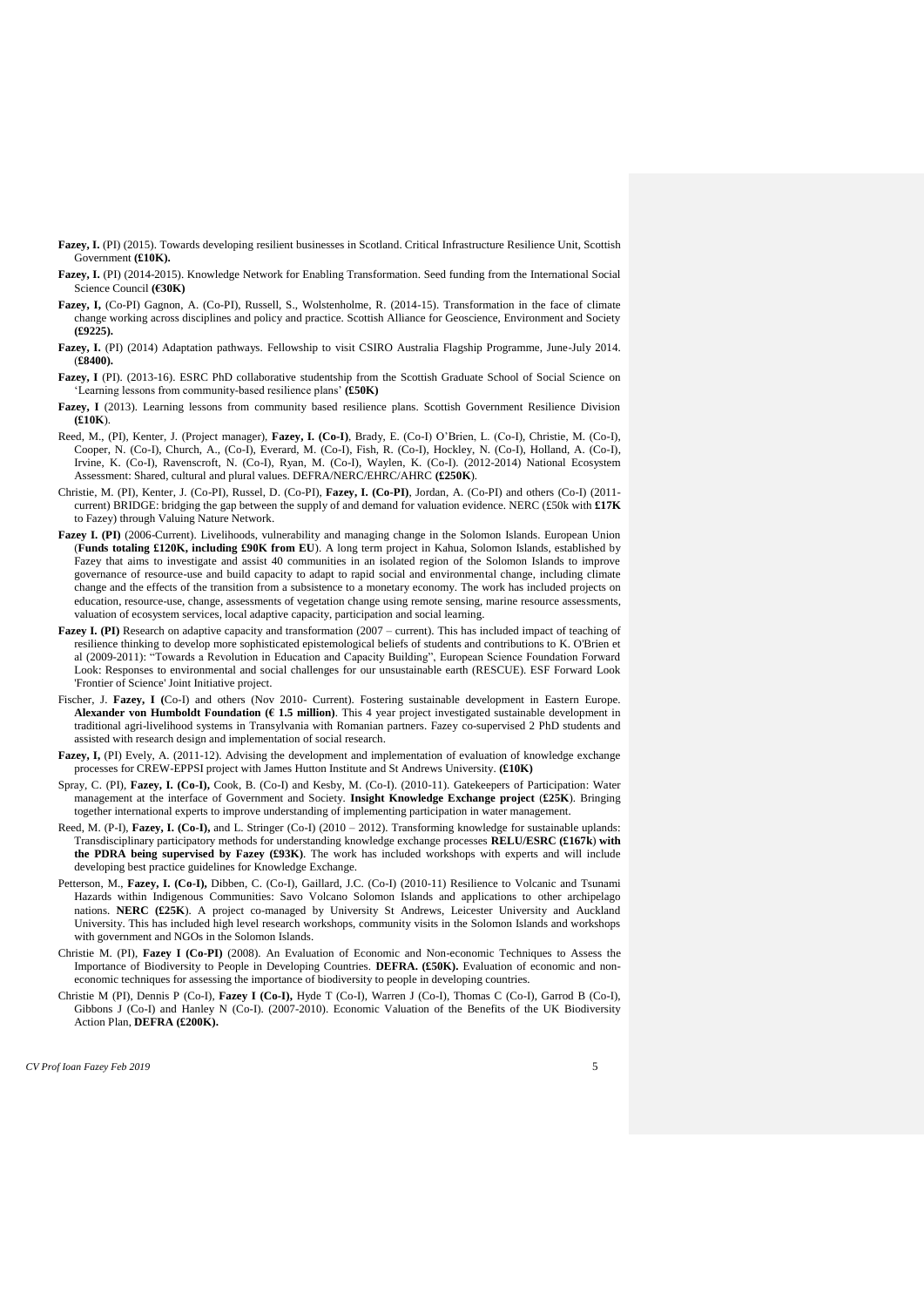**Fazey, I.** (1997-2000). Consultancy and other projects (**£45K)**.

#### **Publications, Reports and Theses**

### **Peer-reviewed journal papers**

#### *Published or In Press*

- 74. **Fazey, I.**, C. Hughes, N. A. Schapke, G. Leicester, L. Eyre, B. E. Goldstein, A. Hodgson, A. Mason-Jones, S. C. Moser, B. Sharpe, and R. S. Reed (finalising proofs – 2021). The renewal of Universities in a climate emergency: from what to how.
- 73. Reed, M., and **I. Fazey** (finalising proofs 2021). Impact culture: transforming how Universities tackle 21st century challenges. Frontiers in Sustainability.
- 72. **Fazey, I.**, J. R. A. Butler, J. Kozak, J. Dubinin, C. Manning-Broome, D. Reed, G. Leicester, S. A. Burge, and B. Searle. 2021. Three emergencies of climate change: The case of Louisiana's coast. Environmental Science and Policy **124**:45-54.
- 71. Moser, S. C., and **I. Fazey**. 2021. If it is life we want: A prayer for the future (of the) University. Frontiers in Sustainability April 2021.
- 70. Burge, S. A., **I. Fazey**, G. Hinks, J. R. A. Butler, J. Dubinin, J. Kozak, and B. Searle. 2020. Transformative approaches to flood risk management: International case study (Lousiana, USA). Institute of Water.
- 69. Caniglia, G., C. Luederitz, T. von Wirth, **I. Fazey**, B. Martín-López, K. Hondrila, A. König, H. von Wehrden, N. A. Schäpke, M. D. Laubichler, and D. J. Lang. 2021. A pluralistic and integrated approach to action-oriented knowledge for sustainability. Nature Sustainability **4**:93-100.
- 68. **Fazey, I**., E. Carmen, H. Ross, J. Rao-Williams, A. Hodgson, B. A. Searle, H. AlWaer, J. O. Kenter, K. Knox, J. R. A. Butler, K. Murray, F. M. Smith, L. C. Stringer, and S. Thankappan. 2021. Social dynamics of community resilience building in the face of climate change: the case of three Scottish communities. Sustainability Science.
- 67. **Fazey, I**., N. Schäpke, G. Caniglia, A. (et al total 182 authors). 2020. Transforming knowledge systems for life on Earth: Visions of future systems and how to get there. Energy Research and Social Science **70**.
- 66. Weise, H., H. Auge, C. Baessler, I. Bärlund, E. M. Bennett, U. Berger, F. Bohn, A. Bonn, D. Borchardt, F. Brand, A. Chatzinotas, R. Corstanje, F. De Laender, P. Dietrich, S. Dunker, W. Durka, I. **Fazey, J.** Groeneveld, C. S. E. Guilbaud, H. Harms, S. Harpole, J. Harris, K. Jax, F. Jeltsch, K. Johst, J. Joshi, S. Klotz, I. Kühn, C. Kuhlicke, B. Müller, V. Radchuk, H. Reuter, K. Rinke, M. Schmitt-Jansen, R. Seppelt, A. Singer, R. J. Standish, H. H. Thulke, B. Tietjen, M. Weitere, C. Wirth, C. Wolf, and V. Grimm. 2020. Resilience trinity: safeguarding ecosystem functioning and services across three different time horizons and decision contexts. Oikos **129**:445-456.
- 65. Bradbury, H., S. Waddell, K. O' Brien, M. Apgar, B. Teehankee, and **I. Fazey**. 2019. A call to Action Research for Transformations: The times demand it. Action Research **17**:3-10.
- 64. Conrad, E.; **Fazey, I,** Christie, M., Galdies, C. 2019. Choosing landscapes for protection: Comparing expert and public views in Gozo, Malta. Landsacape and Urban Planning. 191.
- 63. **Fazey, I.**, Schäpke, N., Caniglia, G., Patterson, J., Hultman, J., van Mierlo, B., Säwe, F., Wiek, A., Wittmayer, J., Aldunce, P., Al Waer, H., Battacharya, N., Bradbury, H., Carmen, E., Colvin, J., Cvitanovic, C., D'Souza, M., Gopel, M., Goldstein, B., Hämäläinen, T., Harper, G., Henfry, T., Hodgson, A., Howden, M.S., Kerr, A., Klaes, M., Lyon, C., Midgley, G., Moser, S., Mukherjee, N., Müller, K., O'Brien, K., O'Connell, D.A., Olsson, P., Page, G., Reed, M.S., Searle, B., Silvestri, G., Spaiser, V., Strasser, T., Tschakert, P., Uribe-Calvo, N., Waddell, S., Rao-Williams, J., Wise, R., Wolstenholme, R., Woods, M., Wyborn, C., 2018. Ten essentials for action-oriented and second order energy transitions, transformations and climate change research. Energy Research and Social Science 40, 54-70.
- 62. **Fazey, I.**, Carmen, E., Chapin, F.S.I., Ross, H., Williams, J., Lyon, C., Connon, I.L.C., Searle, B.A., Knox, K., 2018. Community resilience for a 1.5oC world. Current Opinion in Environmental Sustainability 31, 30-40.
- 61. Carmen, E., Watt, A., Carvalho, L., Dick, J., **Fazey, I.**, Garcia-Blanco, G., Grizzetti, B., Hauck, J., Izakovicova, Z., Kopperoinen, L., Liquete, C., Odee, D., Steingröver, E., Young, J. (2018) Knowledge needs for the operationalisation of the concept of ecosystem services. Ecosystem Services.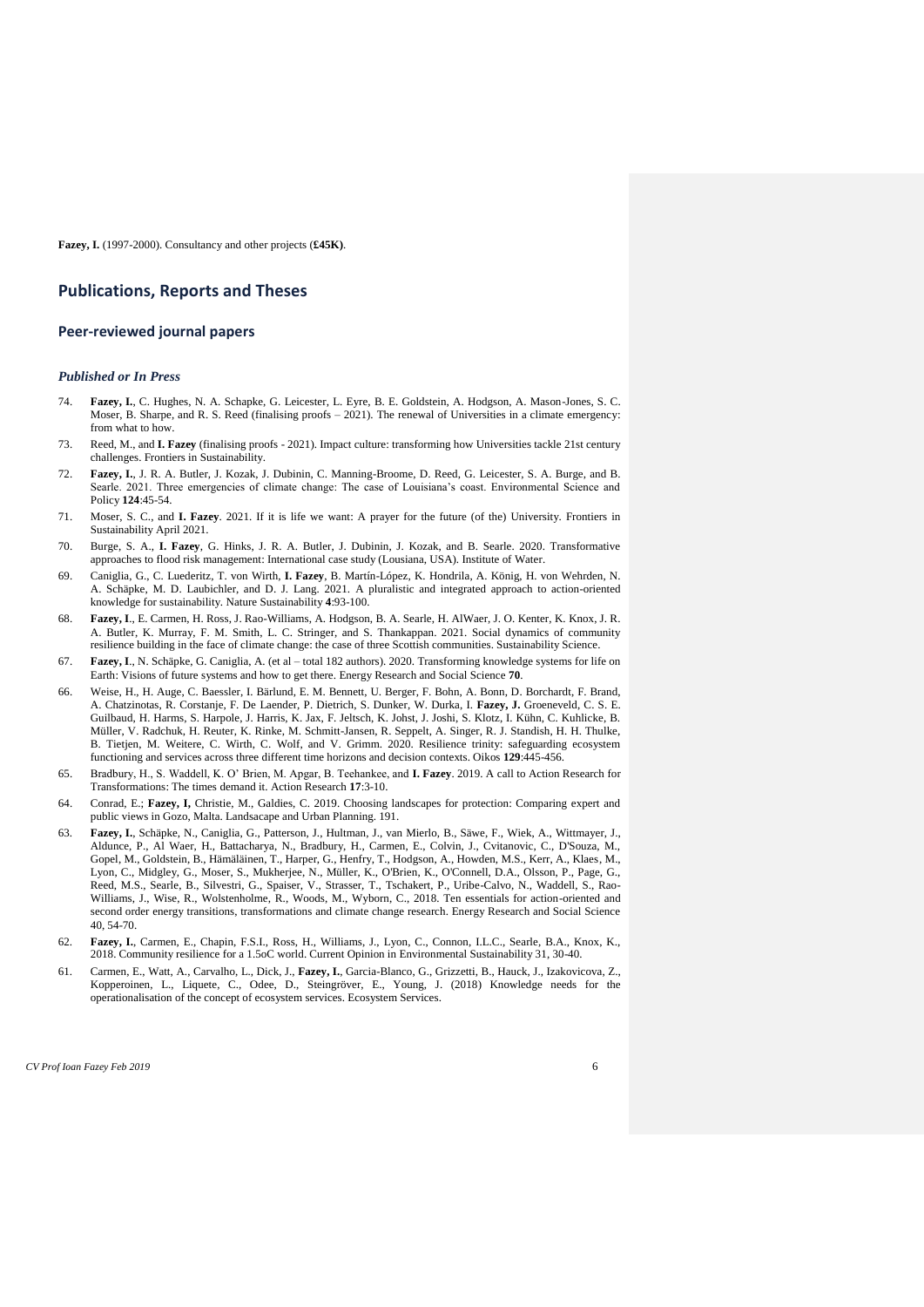- 60. Colloff, M.J., Lavorel, S., van Kerkhoff, L.E., Wyborn, C.A., **Fazey, I.**, Gorddard, R., Mace, G.M., Foden, W.B., Dunlop, M., Prentice, I.C., Crowley, J., Leadley, P., Degeorges, P. (2017) Transforming conservation science and practice for a postnormal world. Conservation Biology 31, 1008-1017.
- 59. Duvat, V.K.E., Magnan, A.K., Wise, R.M., Hay, J.E., **Fazey, I.**, Hinkel, J., Stojanovic, T., Yamano, H., Ballu, V. (2017) Trajectories of exposure and vulnerability of small islands to climate change. Wiley Interdisciplinary Reviews: Climate Change 8.
- 58. **Fazey, I.**, Moug, P., Allen, S., Beckmann, K., Blackwood, D., Bonaventura, M., Burnett, K., Danson, M., Falconer, R., Gagnon, A.S., Harkness, R., Hodgson, A., Holm, L., Irvine, K.N., Low, R., Lyon, C., Moss, A., Moran, C., Naylor, L., O'Brien, K., Russell, S., Skerratt, S., Rao-Williams, J., Wolstenholme, R. (2017) Transformation in a changing climate: a research agenda. Climate and Development, 1-21.
- 57. Galafassi, D., Daw, T., Munyi, L., Brown, K., Barnaud, C., **Fazey, I.** (2017) Learning about social-ecological tradeoffs. Ecology and Society 22, 2.
- 56. Page, G.G., Wise, R.M, Lindenfeld, L., Moug, P, Hodgson, A., Wyborn, C., **Fazey, I.** (2016) Co-designing transformation research: lessons learned from research on deliberate practices for transformation. Current Opinion in Environmental Sustainability 20, 86–92.
- 55. Irvine, K.N., O'Brien, L., Ravenscroft, N., Cooper, N., Everard, M., **Fazey, I.**, Reed, M.S., Kenter, J.O. (2016) Ecosystem services and the idea of shared values. Ecosystem Services Volume 21, 184-193.
- 54. Kenter, J.O., Bryce, R., Christie, M., Cooper, N., Hockley, N., Irvine, K.N., **Fazey, I.**, O'Brien, L., Orchard-Webb, J., Ravenscroft, N., Raymond, C.M., M.S., R., Tett, P., Watson, V. (2016) Shared values and deliberative valuation: Future directions. Ecosystem Services 21, 358-371.
- 53. Kenter, J.O., Reed, M.S., **Fazey, I.** (2016) The Deliberative Value Formation model. Ecosystem Services 21, 194- 207.
- 52. Sharpe, B., **Fazey, I.**, Leicester, G., Hodgson, A., Lyon, A. (2016) Three Horizons: A powerful practice for transformation. Ecology and Society 21, 47.
- 51. **Fazey, I.**, Wise, R.M., Lyon, C., Câmpeanu, C., Moug, P., Davies, T.E. (2016) Past and future adaptation pathways. Climate and Development 8:1, 26-44.
- 50. Kenter, J.O., O'Brien, L., Hockley, N., Ravenscroft, N., **Fazey, I.**, Irvine, K.N., Reed, M.S., Christie, M., Brady, E., Bryce, R., Church, A., Cooper, N., Davies, A., Evely, A., Everard, M., Fish, R., Fisher, J.A., Jobstvogt, N., Molloy, C., Orchard-Webb, J., Ranger, S., Ryan, M., Watson, V., Williams, S. (2015) What are shared and social values of ecosystems? Ecological Economics 111, 86-99.
- 49 Djanja, J.L.*,* Christie, M., **Fazey, I.** Hyde, T. (2015) The role of social capital on rural food security: the case study of Dowa and Lilongwe Districts in Central Malawi. *Journal of Agricultural Sciences* 7, 165-176
- 48. Davies, TE, Clarke, RH, Ewen, JG**, Fazey, I**, Pettorelli, N., Cresswell, W. The effects of land use change on the endemic avifauna of Makira, Solomon Islands: endemics avoid monoculture. Emu: Austral Ornithology. 2015: 115 (3): 199,213.
- 47. Reed, M.S., Stringer, L.C., **Fazey, I.**, Evely, A.C., Kruijsen, J.H.J. (2014) Five principles for the practice of knowledge exchange in environmental management. Journal of Environmental Management 146, 337-345.
- 46. Câmpeanu, C.N., **Fazey, I**. (2014) Adaptation and pathways of change and response: A case study from Eastern Europe. Global Environmental Change 28, 351-367.
- 45. Wise, R.M., **Fazey, I.**, Stafford Smith, M., Park, S.E., Eakin, H.C., Archer Van Garderen, E.R.M., Campbell, B. (2014) Reconceptualising adaptation to climate change as part of pathways of change and response. Global Environmental Change 28, 325-336.
- 44. Davies, T.E., Pettorelli, N., Cresswell, W., **Fazey, I.R.A**. (2014). Who are the poor? Measuring wealth inequality to aid understanding of socioeconomic contexts for conservation: a case-study from the Solomon Islands. Environmental Conservation 41: (4) 357-366.
- 43. Davies, T.E., Fazey, I.R.A., Cresswell, W., Pettorelli, N. (2014) Missing the trees for the wood: Why we are failing to see success in pro-poor conservation. Animal Conservation 17, 303-312.
- 42. Hartel, T., Fischer, J., Câmpeanu, C., Milcu, A.I., Hanspach, J., Fazey, I. (2014) The importance of ecosystem services for rural inhabitants in a changing cultural landscape in Romania. Ecology and Society 19.
- 41 **Fazey, I.**, Bunse, L., Msika, J., Pinke, M., Preedy, K., Evely, A.C., Lambert, E., Hastings, E., Morris, S., Reed, M.S. (2014) Evaluating knowledge exchange in interdisciplinary and multi-stakeholder research. Global Environmental Change 25, 204-220.
- 40. Cook, B.R., Kesby, M., **Fazey, I.,** Spray, C. (2013) The persistence of 'normal' catchment management despite the participatory turn: Exploring the power effects of competing frames of reference. Social Studies of Science 43, 754- 779.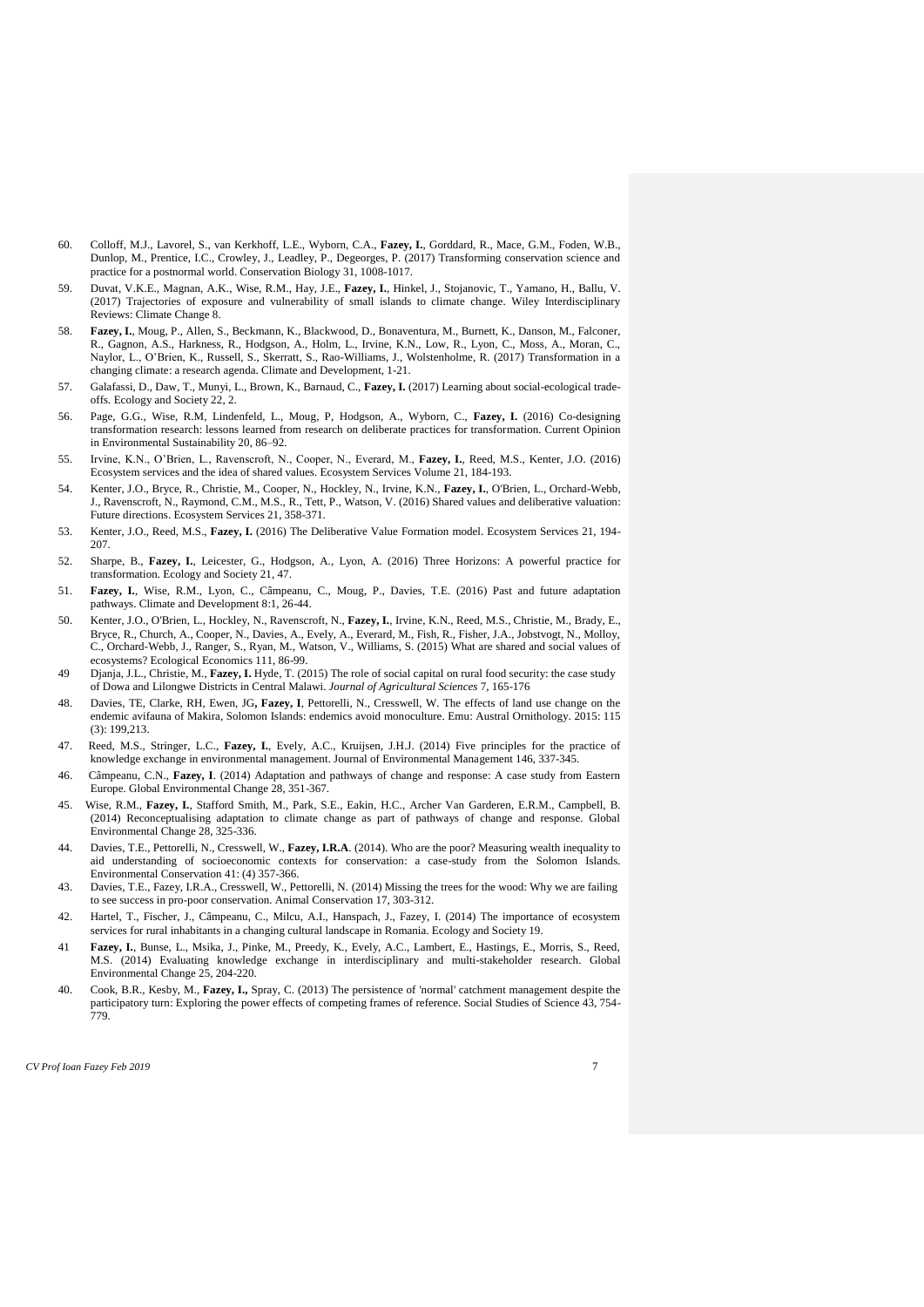- 39. Reed, M.S., Kenter, J., Bonn, A., Broad, K., Burt, T.P., **Fazey, I.**, Fraser, E.D.G., Hubacek, K., Nainggolan, D., Quinn, C.H., Stringer, L.C., Ravera, F. (2013) Participatory scenario development for environmental management: A methodological framework illustrated with experience from the UK uplands. Journal of Environmental Management 128, 345-362.
- 38. O'Brien, K., Reams, J., Caspari, A., Dugmore, A., Faghihimani, M., **Fazey, I.**, Hackmann, H., Manuel-Navarrete, D., Marks, J., Miller, R., Raivio, K., Romero-Lankao, P., Virji, H., Vogel, C., Winiwarter, V. (2013) You say you want a revolution? Transforming education and capacity building in response to global change. Environmental Science and Policy 28, 48-59.
- 37. Cook, B. R., Atkinson, M., Chalmers, H., Comins, L., Cooksley, S., Deans, N., **Fazey, I.,** Fenemor, A., Kesby, M., Litke, S., Marshall, D. & Spray, C. (2013) Interrogating participatory catchment organisations: Cases from Canada, New Zealand, Scotland and the Scottish-English Borderlands. Geographical Journal 179(3): 234-247.
- 36. **Fazey, I.**, Evely, A.C., Reed, M.R., Stringer, L.C., Kruijsen, J.H.J., White, P.C.L., Newsham, A., Jin, L., Cortazzi, M., Phillipson, J., Blackstock, K.L., Entwistle, N., Sheate, W.R., Armstrong, F., Blackmore, C., Fazey, J.A., Ingram, J., Gregson, J., Lowe, P., Morton, S., Trevitt, C. (2013). Knowledge Exchange: a review and research agenda for environmental management. Environmental Conservation 40 (1): 1
- 35 Reed, M. S., Podesta, G., **Fazey, I.**, Geeson, N., Hessel, R., Hubacek, K., Letson, D., Nainggolan, D., Prell, C., Rickenbach, M. G., Ritsema, C., Schwilch, G., Stringer, L. C. & Thomas, A. D. (2013) Combining analytical frameworks to assess livelihood vulnerability to climate change and analyse adaptation options. *Ecological Economics* **94**: 66-77.
- 34 Reed, M. S., **Fazey, I.,** Stringer, L. C., Raymond, C. M., Akhtar-Schuster, M., Begni, G., Bigas, H., Brehm, S., Briggs, J., Bryce, R., Buckmaster, S., Chanda, R., Davies, J., Diez, E., Essahli, W., Evely, A., Geeson, N., Hartmann, I., Holden, J., Hubacek, K., Ioris, A. A. R., Kruger, B., Laureano, P., Phillipson, J., Prell, C., Quinn, C. H., Reeves, A. D., Seely, M., Thomas, R., Van der Werff Ten Bosch, M. J., Vergunst, P. & Wagner, L. (2013) Knowledge management for land degradation monitoring and assessment: An analysis of contemporary thinking. Land Degradation and Development 24(4): 307-322.
- 33. Christie, M., **Fazey, I.,** Cooper, R., Hyde, T. & Kenter, J. O. (2012) An evaluation of monetary and non-monetary techniques for assessing the importance of biodiversity and ecosystem services to people in countries with developing economies. Ecological Economics 83: 67-78.
- 32 Fischer, J., Dyball, R., **Fazey, I.**, Gross, C., Dovers, S., Ehrlich, P.R., Brulle, R.J., Christensen, C., Borden, R.J., 2012. Human behavior and sustainability. Frontiers in Ecology and the Environment 10, 153-160.
- 31 Sherren, K., Fischer, J., **Fazey, I.**, 2012. Managing the grazing landscape: Insights for agricultural adaptation from a mid-drought photo-elicitation study in the Australian sheep-wheat belt. Agricultural Systems 106, 72-83.
- 30 **Fazey, I.**, Pettorelli, N., Hyde, T., Kenter, J.O., Wagatora, D., Schuett, D., 2011. Maladaptative trajectories of change in Makira, Solomon Islands. Global Environmental Change 21, 1275-1289.
- 29 Kenter, J.O., Hyde, T., Christie, M., **Fazey, I.**, 2011. The importance of deliberation in valuing ecosystem services in developing countries-Evidence from the Solomon Islands. Global Environmental Change-Human and Policy Dimensions 21, 505-521.
- 28 Evely, A.C., Pinard, M., Reed, M.S., **Fazey, I.**, 2011. High levels of participation in conservation projects enhance learning. Conservation Letters 4, 116-126.
- 27 Conrad, E., Cassar, L.F., Christie, M., **Fazey, I.** (2011), Hearing but not listening? A participatory assessment of public participation in planning. Environment and Planning C-Government and Policy 29, 761-782.
- 26 Conrad, E., Christie, M., **Fazey, I.** (2011). Is research keeping up with changes in landscape policy? A review of the literature. Journal of Environmental Management 92, 2097-2108.
- 25 Conrad, E., Cassar, L.F., Jones, M., Eiter, S., Izakovicova, Z., Barankova, Z., Christie, M., **Fazey, I.**, (2011). Rhetoric and reporting of public participation in landscape policy. Journal of Environmental Policy and Planning 13, 23-47.
- 24 Conrad, E., Christie, M., **Fazey, I.**, 2011. Understanding public perceptions of landscape: A case study from Gozo, Malta. Applied Geography 31, 159-170.
- 23 **Fazey, I.**, 2010. Resilience and Higher Order Thinking. Ecology and Society 15, 22.
- 22 Evely, A.C., **Fazey, I.**, Lambin, X., Lambert, E., Allen, S., Pinard, M. (2010). Defining and evaluating the impact of cross-disciplinary conservation research. Environmental Conservation 37, 442-450.
- 21 **Fazey, I.**, Gamarra, J.G.P., Fischer, J., Reed, M.S., Stringer, L.C., Christie, M. (2010). Adaptation strategies for reducing vulnerability to future environmental change. Frontiers in Ecology and the Environment 8, 414-422.
- 20 **Fazey, I.**, Kesby, M., Evely, A., Latham, I., Wagatora, D., Hagasua, J.E., Reed, M.S., Christie, M. (2010). A threetiered approach to participatory vulnerability assessment in the Solomon Islands. Global Environmental Change-Human and Policy Dimensions 20, 713-728.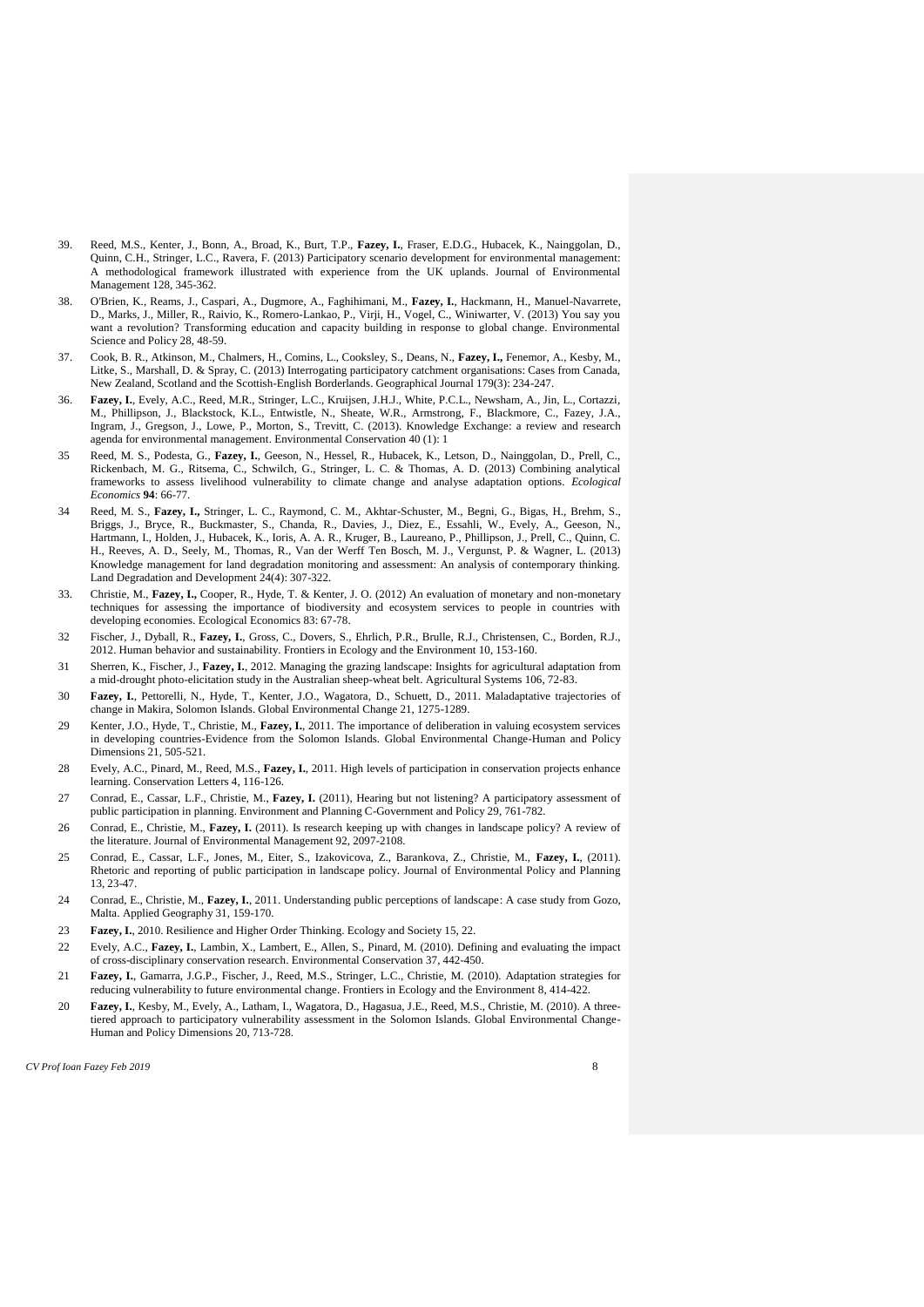- 19 Raymond, C.M., **Fazey, I.**, Reed, M.S., Stringer, L.C., Robinson, G.M., Evely, A.C. (2010). Integrating local and scientific knowledge for environmental management. Journal of Environmental Management 91, 1766-1777.
- 18 Reed, M.S., Evely, A.C., Cundill, G., **Fazey, I.**, Glass, J., Laing, A., Newig, J., Parrish, B., Prell, C., Raymond, C., Stringer, L.C., (2010). What is social learning? Ecology and Society 15, r1.
- 17 Garonna, I., **Fazey, I.**, Brown, M.E., Pettorelli, N. (2009). Rapid vegetation change in one of the last coastal rainforests: The case of Kahua, Solomon Islands. Environmental Conservation 36, 253-260.
- 16 Felton, A., Fischer, J., Lindenmayer, D.B., Montague-Drake, R., Lowe, A.R., Saunders, D., Felton, A.M., Steffen, W., Munro, N.T., Youngentob, K., Gillen, J., Gibbons, P., Bruzgul, J.E., **Fazey, I.**, et al. 2009. Climate change, conservation and management: an assessment of the peer-reviewed scientific journal literature. Biodiversity and Conservation 18, 2243-2253.
- 15 **Fazey, I.** and Fischer, J. (2009). Assisted colonization is a techno fix. Trends in Ecology and Evolution. 24 (9) 475.
- 14 Fischer, J., Peterson, G.D., Gardner, T.A., Gordon, L., **Fazey, I.**, Elmqvist, T., Felton, A., Dovers, S. (2009). Integrating resilience thinking and optimisation for conservation. Trends in Ecology and Evolution. 24, 549-554.
- 13 Evely, A., **Fazey, I.**, Pinard, M., Lambin, X. (2008). Which philosophical perspective? An adaptive comanagement case study in the Cairngorms National Park, Scotland. Ecology and Society. 13, art52.
- 12 **Fazey, I.**, Fazey, J., Fischer, J., Sherren, K., Warren, J. M., Noss, R., and Dovers, S. (2007). Adaptive capacity and learning to learn as leverage for social-ecological resilience. Frontiers in Ecology and the Environment 5, 375-380.
- 11 Tozer, M, **Fazey, I**., Fazey J. (2007). Recognizing and developing adaptive expertise within outdoor and expedition leaders. Journal of Adventure Education and Outdoor Learning. 7, 55-75.
- 10 **Fazey, I.**, Fazey, J. A., Salisbury, J.G., Lindenmayer, D. B., and Dovers, S. (2006). The nature and role of experiential knowledge for environmental conservation. Environmental Conservation 33, 1-10.
- 9 **Fazey, I.**, Proust, K., Newell, B., Johnson, B., and Fazey, J. A. (2006). Eliciting the implicit knowledge and perceptions of on-ground conservation managers of the Macquarie Marshes. Ecology and Society 11, Art 25.
- 8 **Fazey, I.**, Fazey, J. A. and Fazey, D. M. A. (2005). Learning more effectively from experience. Ecology and Society. 10 (2): art 4
- 7 **Fazey, I.**, Fischer, J. and Lindenmayer, D. B. (2005). What do conservation biologists publish? Biological Conservation 124, 63-73.
- 6 **Fazey, I.**, Fischer, J. and Lindenmayer. D. B. (2005). Who does all the research in conservation biology? Biodiversity and Conservation 14, 917-934.
- 5 **Fazey, I.**, and McQuie, A. (2005). Applying ecological theory for conservation management. Ecological Management and Restoration 6,147-149.
- 4 **Fazey, I.**, Salisbury, J. G., Lindenmayer, D. B., Maindonald, J., and Douglas, R. (2004). Can methods applied in medicine be used to summarize and disseminate conservation research? Environmental Conservation 31,190-198.
- 3 Fischer, J., **Fazey, I.,** Briese, R., and Lindenmayer, D. B. (2005). Making the matrix matter: challenges in Australian grazing landscapes. Biodiversity and Conservation 14, 561-578.
- 2 Fischer, J., Lindenmayer, D. B. and Fazey, I. (2004). Appreciating ecological complexity: Habitat contours as a conceptual landscape model. Conservation Biology 18,1245-1253.
- 1 Wright, J., Hinde, C. **Fazey**, **I.** and Both, C. (2002). Begging signals more than just short-term need: cryptic effects of brood size in the pied flycatcher (*Ficedula hypoleuca*). Behavioral Ecology and Sociobiology 52, 74-83.

#### **In review**

Eyre, L., and I. Fazey. Revisions submitted. Perception as a Domain of Transformation. Sustainability Science.

Leicester, G., and I. Fazey. Under review. Archetypes of System Transition and Transformation. Energy Research and Social Science

Carmen E, Fazey I, Ross H, Bedinger M, Smith F.M, Prager K, McClymon K, Morrison D (under review) Building Community Resilience in a context of climate change: The role of social capital. AMBIO

Carmen E, Fazey I, Caniglia G, Anthony J, Penny L (under review). The nature and role of social relations and dynamics in complex community climate change initiatives: The development of a community fridge in Scotland, Sustainability Science.

#### **In prep (final drafts)**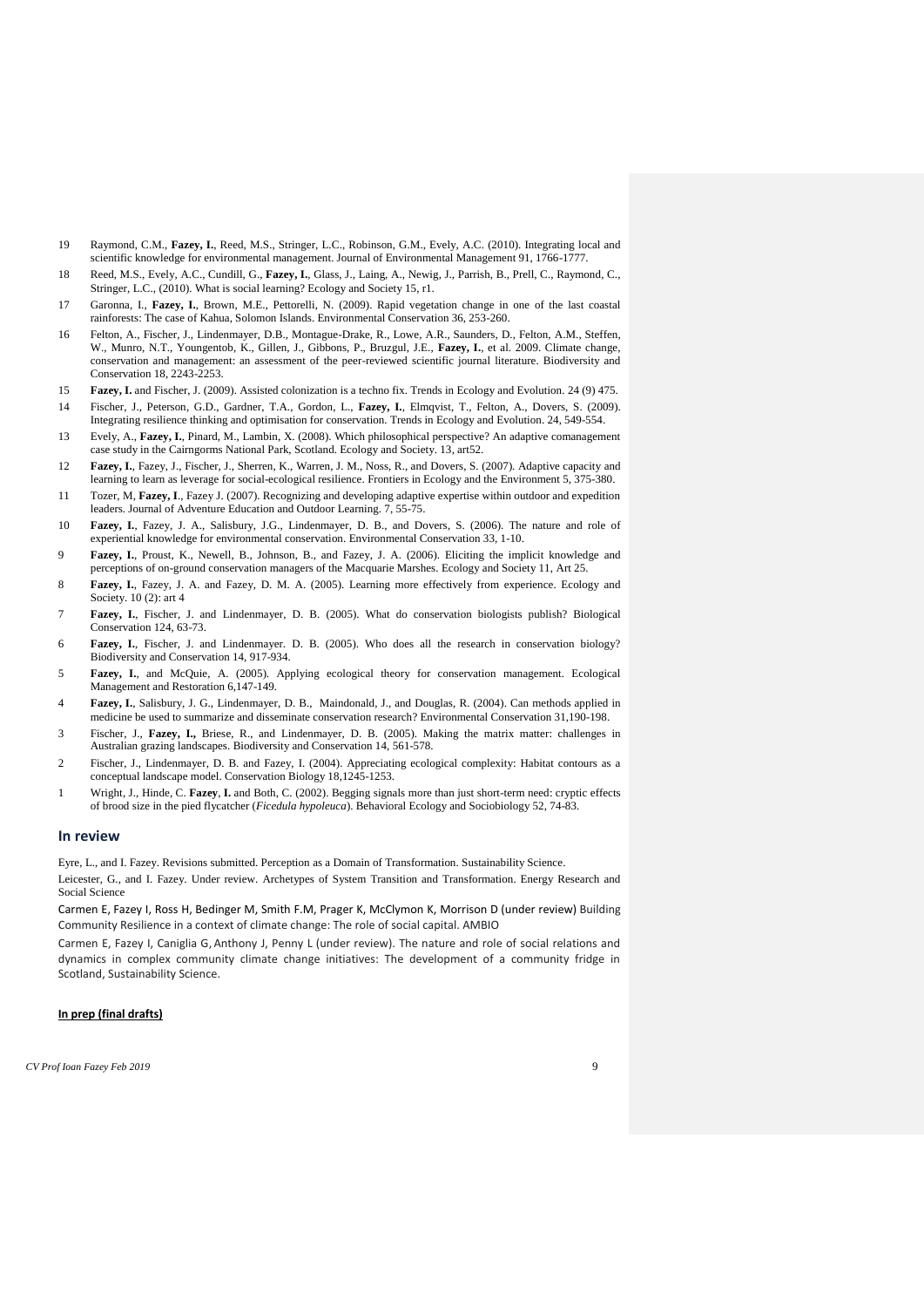Carmen E, Fazey I, Friend R (in prep). Relationship qualities and their role within community change initiatives in the context of complex climate change challenges (to be submitted to Environment Sciebce and Policy)

Carmen E, Fazey I, Jardine K, Throp R (in prep). Synergistic policy in practice: Resilience, climate change and community empowerment in Scotland (to be submitted to Environment Science and Policy)

#### **Books**

Woods, M., Balestrini, M., Bejtullahu, S. , Bocconi, S. , Boerwinkel, G. , Boonstra, M. , Boschman, D-S. , Camprodon, G., Coulson, S., Diez, T. , **Fazey, I.** , Hemment, D. , van den Horn, C. , Ilazi, T. , Jansen-Dings, I. , Kresin, F. , McQuillan, D. , Nascimento, S. , Pareschi, E. , Polvora, A. et al 2018 Making Sense. 221pp

#### **Book Chapters**

- Kenter, J.O. and **Fazey, I**. (2015). Conservation, culture, kids and cash crops in the Solomon Islands. In: Redpath, S. (ed). Conservation Conflicts. Cambridge University Press.
- **Fazey, I.** and Schultz, L. Adaptive people for adaptive management. 2009. In: Adaptive Environmental Management: A practical guide (Editors Allan, C., Stankey, G.). Springer.
- Schultz, L., **Fazey, I.** Characteristics of Adaptive Leaders. 2009. In: Adaptive Environmental Management: A practical guide (Editors Allan, C., Stankey, G.). Springer.

#### **Other publications**

- **Fazey, I**; Carmen, E.; Rao-Williams, J.; Fraser, J.; Cox, L.; Scott, D.; Hodgson, A.; Tabor, P.; Robeson, D.; Searle, B.; Lyon, C.; Kenter, J.; Murray, B. (2017). Community Resilience to Climate Change. Summary for policy and practice. Centre for Environmental Change and Human Resilience, University of Dundee.
- **Fazey, I;** Carmen, E.; Rao-Williams, J.; Hodgson, A.; Fraser, J.; Cox, L.; Scott, D.; Tabor, P.; Robeson, D.; Searle, B.A.; Lyon, C.; Kenter, J.; Murray, B. (2017). Community Resilience to Climate Change: Outcomes of the Scottish Borders Climate Resilient Communities Project. Centre for Environmental Change and Human Resilience, University of Dundee.
- Woods, M., Fazey, I. & Hemment, D. 2016 Recommendations and Guidelines for Engaging Communities with Agencies and Policy Bodies Using Powerful Deliberate Practices. European Commission.
- Kenter, J. O., M. S. Reed, M. Everard, K. N. Irvine, E. O'Brien, C. Molloy, R. Bryce, E. Brady, M. Christie, A. Church, T. Collins, N. Cooper, A. Davies, D. Edwards, A. Evely, **I. Fazey**, R. Goto, N. Hockley, N. Jobstvogt, J. Orchard-Webb, N. Ravenscroft, M. Ryan, and V. Watson, 2014, Shared, plural and cultural values: A handbook for decision-makers. UK National Ecosystem Assessment follow-on phase, Cambridge, UNEP-WCMC.
- Kenter, J. O., M. S. Reed, K. N. Irvine, E. O'Brien, E. Brady, R. Bryce, M. Christie, A. Church, N. Cooper, A. Davies, N. Hockley, **I. Fazey**, N. Jobstvogt, C. Molloy, J. Orchard-Webb, N. Ravenscroft, M. Ryan, and V. Watson, 2014, UK National Ecosystem Assessment follow-on phase. Work Package Report 6: Shared, Plural and Cultural Values of Ecosystems. Cambridge, UNEP-WCMC.
- Lyon, C & **Fazey, I.** Learning lessons from developing community resilience plans in Scotland. University of Dundee and Scottish Government.
- O'Brien, K., Reams, J., Caspari, A., Dugmore, A., Faghihimani, M., **Fazey, I.**, Hackmann, H., Manuel-Navarrete, D., Marks, J., Miller, R., Raivio, K., Romero-Lankao, P., Virje, H., Vogel, C., Winiwarter, V., 2010. You Say you want a revolution? Transforming education and capacity building in response to global change, RESCUE report, ESF.
- Spray, C.J., Cook, B., **Fazey, I.**, Kesby, M., 2012. Water management at the interface of government and society: The role of participatory catchment organisations - implications for policy. Policy Brief, Scottish Universities Insight Institute, Glasgow.
- LWEC, (2012) LWEC Knowledge Exchange Guidelines. Living With Environmental Change (produced by Reed, M. **Fazey, I.** Evely, A. and others).
- Christie, M., **Fazey, I**., Cooper, R., Hyde, T., Deri, A., Hughes, L., Bush, G., Brander, L., Nahman, A., de Lange, W. and Reyers, B. 2008. *An Evaluation of Economic and Non-economic Techniques for Assessing the Importance of Biodiversity to People in Developing Countries.* Defra: London.
- Christie, M., **Fazey, I.,** and Hyde T 2008. *Economic Valuation of the Benefits of the UK Biodiversity Action Plan: Phase 1 report*. Defra: London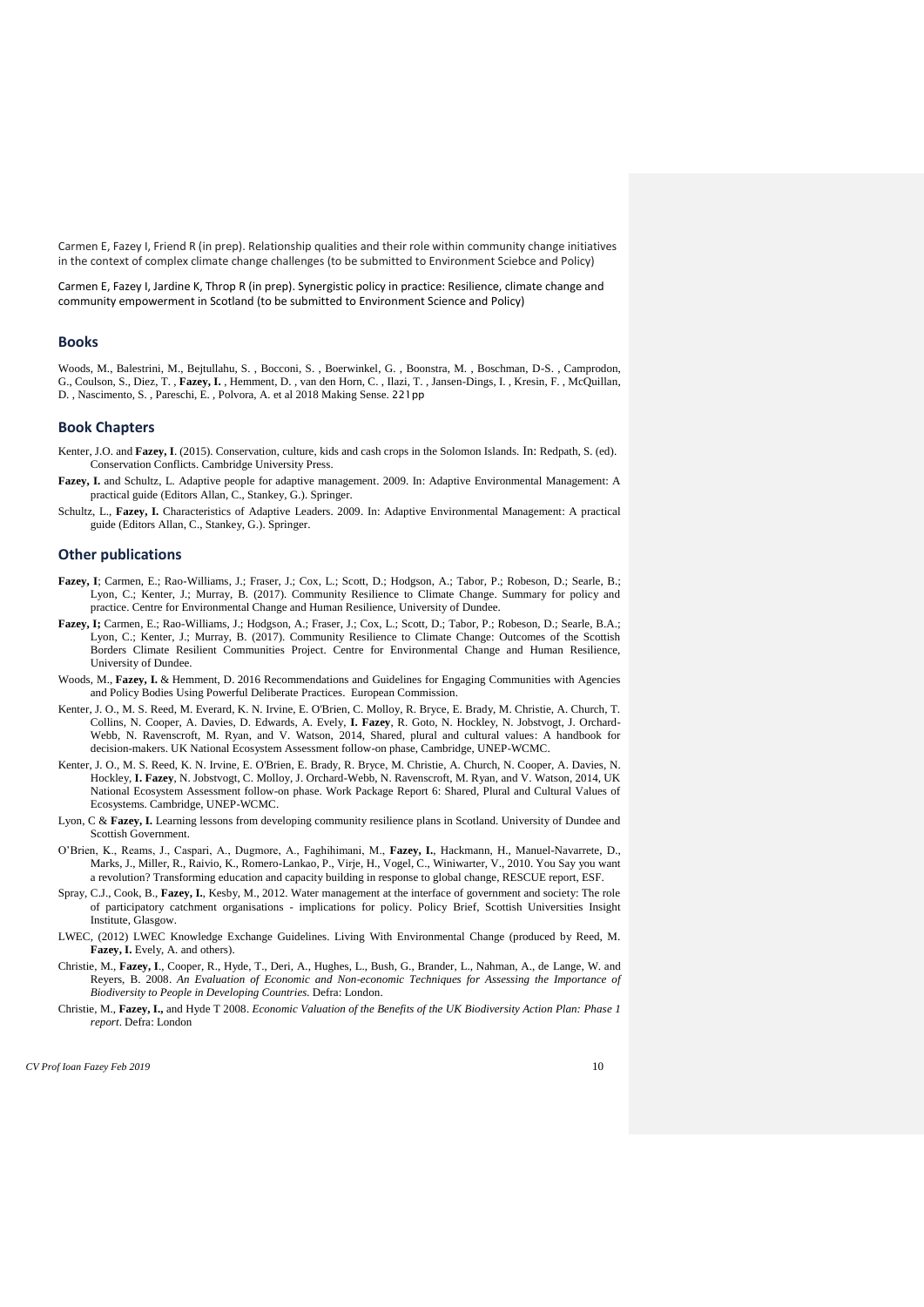- **Fazey I**., Latham, I., Hagasua. J.E., Wagatora, D 2007. Livelihoods and change in Kahua, Solomon Islands. Preliminary Report to the Kahua Association.
- **Fazey, I.** 2004. The need for effective water reform: the views of wetland managers. Page 8 in P. Olsen, and M. Weston, editors. The state of Australia's birds 2004. Supplement to Wingspan, vol. 14 (4). Birds Australia.
- **Fazey, I.** 2000. Monitoring water vole populations in offline areas of the A55 Carillion Laing Joint Venture road scheme, Anglesey. Commissioned by CLJV A55.
- Fazey, I. 2000. Water vole mitigation on the CLJV A55 road scheme: an amendment to the existing guidelines presented in document GD00280/RT/151. Commissioned by Hyder Consulting Ltd.
- **Fazey, I.** 1999. Anglesey water vole survey. Document GD00280/RT/006. Commissioned by Hyder Consulting Ltd.
- Salisbury, J., and **I. Fazey** 2002. Evidence-based environmental management: What can medicine and public health tell us? National Institute for the Environment, Australian National University.
- Topp-Jorgenson, E., H. Brink, A. R. Marshall, and **I. Fazey** 2000. Botanical report, Udzungwa Mountains Biodiversity Survey, New Dabaga/Ulangambi Forest Reserve. DANIDA.
- Topp-Jorgenson, E., H. Brink, A. R. Marshall, and **I. Fazey** 2000. Botanical report, Udzungwa Mountains Biodiversity Survey, West Kilombero Scarp Forest Reserve. DANIDA.
- Lambin, X., **I. Fazey**, J. Sansom, J. F. Dallas, W. Stewart, S. B. Piertney, S. F. Palmer, P. J. Bacon, and A. Webb 1998. Aberdeenshire water vole survey: The distribution of isolated water vole populations in the upper catchments of the rivers Dee and Don, Aberdeenshire. Scottish Natural Heritage.

#### **Theses**

- **Fazey, I.** 2005. Understanding the role and value of experience in environmental conservation. Ph.D. Thesis. Centre for Resource and Environmental Studies. Australian National University, Canberra.
- **Fazey, I.** 1998. Calcium, nestling growth and parental care in the pied flycatcher (*Ficedula hypoleuca*). School of Biological Sciences. M.Sc. Thesis. University of Wales, Bangor.
- **Fazey, I.** 1997. The effect of a sugar-based resource on the home range of *Microcebus murinus* in a dry deciduous forest of Madagascar. B.Sc. Honours Thesis. Department of Zoology. University of Aberdeen, Aberdeen.

#### **Presentations**

#### **Invited Academic Presentations/Conference sessions and Keynotes**

- 45. **Fazey, I** and others (May 2021). One of three profiled panel members: Stories, approaches and tools for transdisciplinary research. A 1.5 hour panel discussion at the Sustainability Research and Innovation international conference.
- 44. **Fazey, I.** (Dec 2020). Knowledge in a transforming world. School of Geography, Nottingham University
- 43. Fazey, I and others (Nov 2020). One of four profiled panel members: Stories, approaches and tools for transdisciplinary research. A 1 hour panel discussion at the Knowledge Cities Worlds Summit (KCWS) international conference
- 42. **Fazey, I** (Feb 2020). Knowledge systems for sustainability. Invited speaker at the Konrad Lorenz Institute, Vienna, Austria
- 41. **Fazey, I** (Oct 2019). Transformations in transformation. Keynote at the Transformations 2019 international conference, Santiago, Chile.
- 40. Fazey, I (June 2019). Co-production in a world of change and transformation. Keynote for European Society for Ecological Economics, Turku, Finland.
- 39. **Fazey, I** (with others) (Feb 2019). Plenary Panel member of discussion about leverage and transformations, Leuphana University, Luneburg, Germany.
- 38. **Fazey, I.** (Feb 2019). Transformations and Knowledge. Opening keynote at Leverage Points 2019 Conference, Leuphana University, Luneburg, Germany.
- 36. **Fazey, I.** (Dec 2018). Knowledge in a transforming world. Christmas Annual Sustainability Lecture, University of Keele, UK.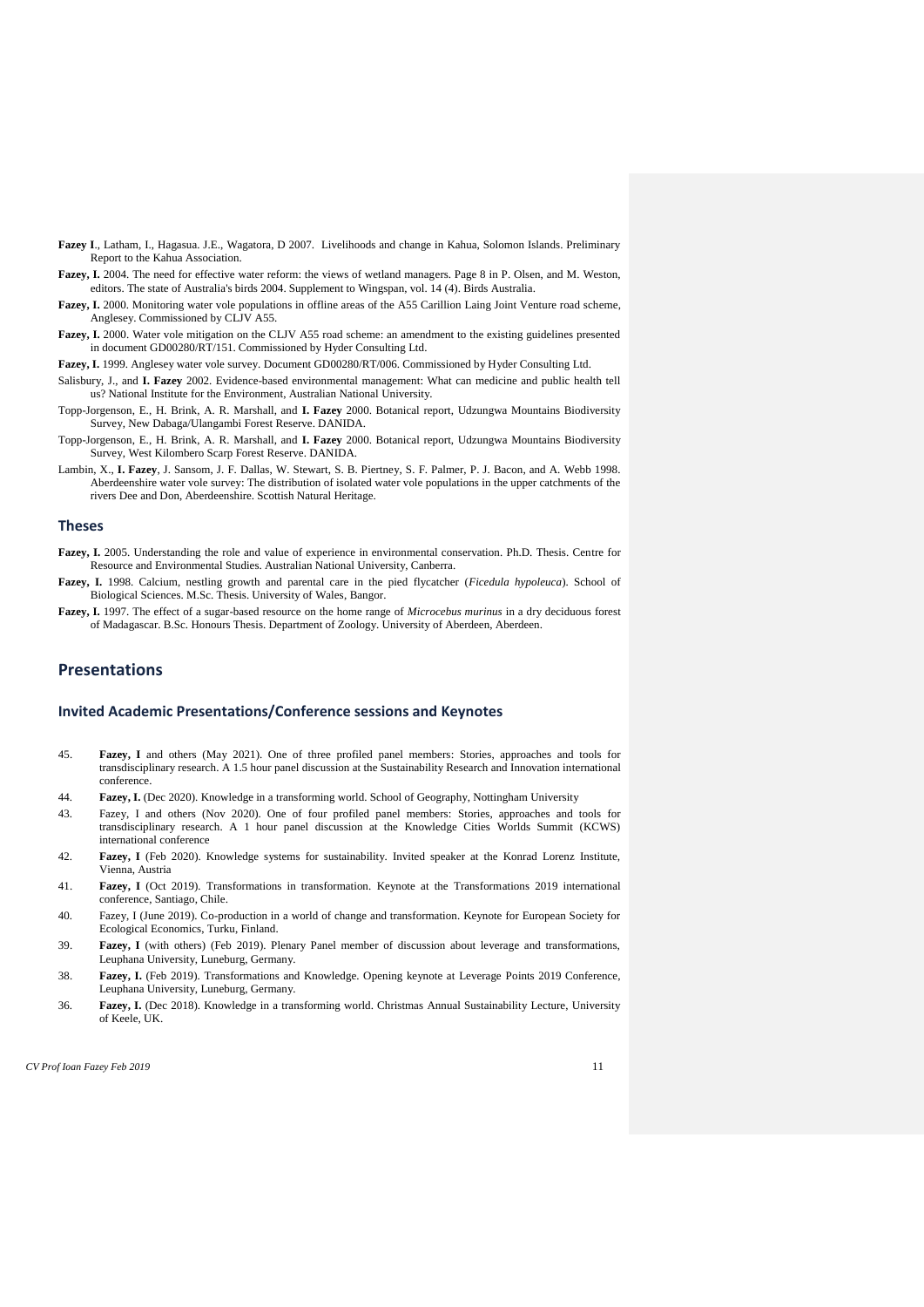- 35. **Fazey, I.** (June 2018). Knowledge and Transformations. Keynote at Collaborations for Change. Environmental Association for Universities and Colleges Annual Conference, University of Keele, UK.
- 34. **Fazey, I.** (May 2018). Sustainable Development Goals and transformation. Keynote at Seedbeds for Transformation international conference, Future Earth, Port Elizabeth, South Africa.
- 33. **Fazey, I.** & Carmen, E. (April 2018). Climate Change and Resilience. Keynote at Resilience conference, Scottish Government, Edinburgh.
- 32. **Fazey, I.** & Shapke, N. (Feb 2018). Ten essentials for action-oriented transformation research. Leuphana University, Luneburg, Germany.
- 31. **Fazey, I.** (Aug 2017) Accelerating learning about transformation. Keynote at Transformations to Sustainability Conference. University of Dundee.
- 30. **Fazey, I.** (March 2017) Managing Flood Impacts: Community Engagement. Keynote at 'How can we learn to live with floods?' Royal Society of Edinburgh.
- 29. **Fazey, I.**, Patterson, J., Shaepke, N. (Sept 2016). Transformational research in a changing climate. Dialogue session at the International Sustainability Transitions conference, Wuppertal, Germany.
- 28. **Fazey, I**. (Aug 2016). Implementation frameworks for meeting 1.5 °C Paris agreement targets. Keynote at 1.5°C Intergovernmental Panel on Climate Change (IPCC) Special report scoping meeting, Geneva.
- 27. **Fazey, I**. (June 2016). Transformations in Practice. Webinar presentation to the Transformation Knowledge Action Network, Future Earth
- 26. **Fazey, I.** (May 2016). Society, resilience and transformation. Keynote at Exploring Resilience Conference, Cardiff.
- 25. **Fazey, I.** (Feb 2016). Keynote: Beyond resilience: Where next? Keynote Closing presentation, Flood Risk Management Conference, Edinburgh, UK.
- 24. **Fazey, I**. (Oct 2015). What kinds of research are needed for a transforming world? Key facilitator and academic lead for three consecutive sessions at the Transformations 2015 conference, Stockholm Resilience Centre, Sweden.
- 23 **Fazey, I.** (October 2014). The role of academia in furthering climate justice. Climate Justice: the Agenda for Action at GCU London.
- 22 **Fazey, I**. (June 2014). Past and Future Adaptation Pathways. CSIRO, Hobart, Australia.
- 21 **Fazey, I.** (June 2014). Past and Future Adaptation Pathways. CSIRO, Canberra, Australia.
- 20 **Fazey, I.** (Feb 2014). Transformation. CECHR Symposium. University of Dundee
- 19 **Fazey, I.** (Jan 2014). Social dimensions of environmental change. Inaugral Lecture. Dundee Discovery days. University of Dundee.
- 18 **Fazey, I.** (Oct 2013). Trajectories and pathways of change in the Solomon Islands. Back to the Future Workshop, Lo Rochelle, France
- 17 **Fazey, I.** (April 2013). Resilience for the future. Keynote. Facing the future conference. University of Dundee.
- 16 **Fazey, I.** (Dec 2012). Conceptualizing knowledge exchange as a process of co-production of knowledge. Invited speaker. Workshop on modeling conflict and consensus. University of Dundee
- 15 **Fazey, I.** (October 2012). Resilience: concept and applications. Faculty seminar, School of the built environment. Birmingham City University.
- 14 **Fazey, I.** (May 2012). Adaptive trajectories in the face of climate change. Global Change Institute, Aspen, Colorado.
- 13 **Fazey, I.** (April 2011). Resilience in social-ecological systems: adaptation or maladaptation in the Solomon Islands. Centre for Research into Ecological and Environmental Modelling. University St Andrews.
- 12 **Fazey, I.** (February 2011). Resilience and Volcanoes in the Solomon Islands. University of Leicester.
- 11 **Fazey, I** (February 2011). Houses as important livelihoods assets and their relationship to subsistence and sustainability. Centre for Housing Research. University of St Andrews.
- 10 **Fazey, I.** (Jan 2011). Maladaptation and response in the Solomon Islands. School of Earth and Environment, University of Leeds.
- 9 **Fazey, I.** (November 2010). Maladaption and Resilience: A case of the Solomon Islands. Scottish Association of Geoscience, Environment and Society Annual Meeting, Dunkeld, Scotland.
- 8 **Fazey, I.** (November 2010). Interdisciplinarity and Conservation: What and Why? Conference for Early Career Researchers in Social-Ecological Systems. Aberdeen University.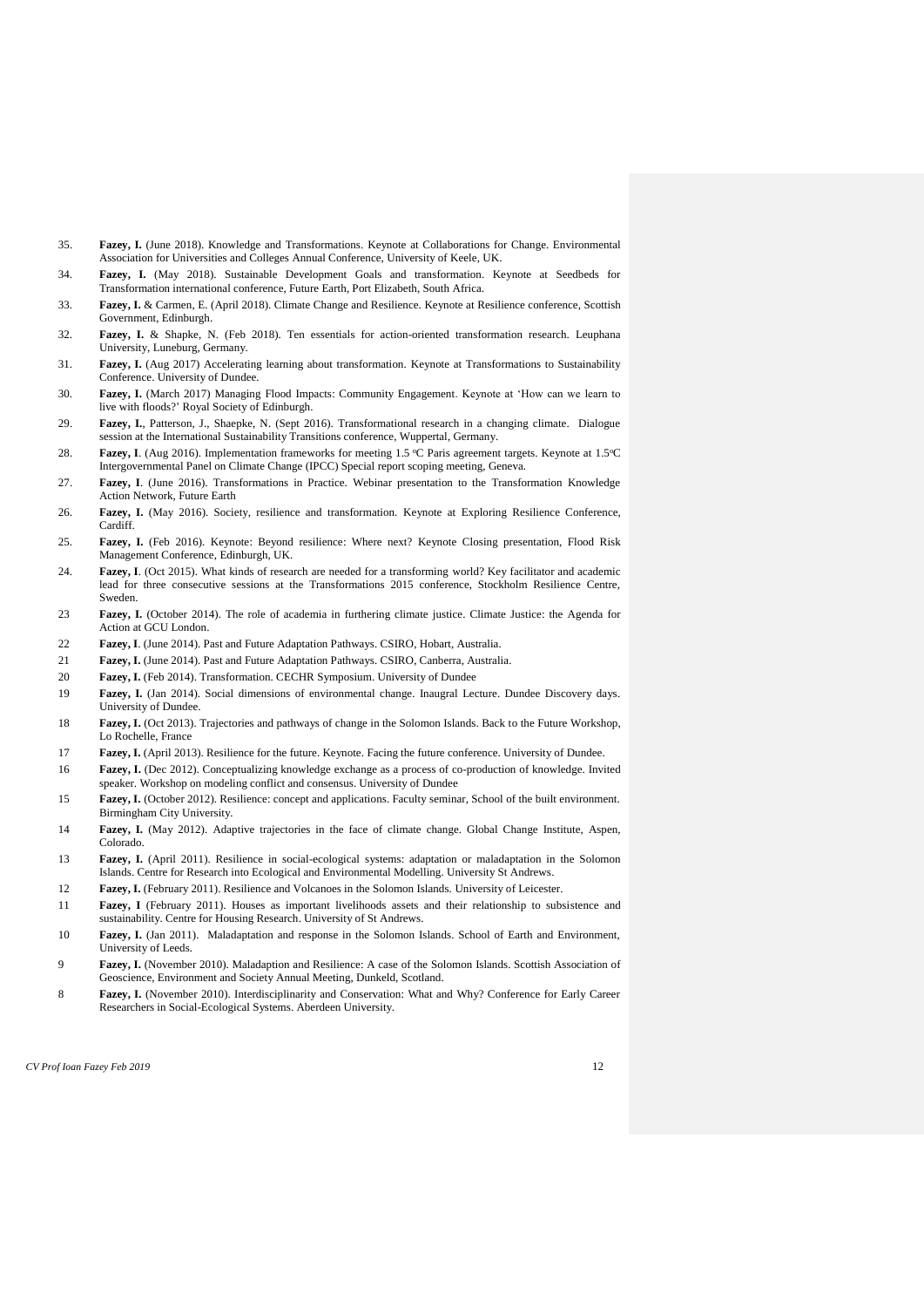- 7 **Fazey I.** (Dec 2009) Payments for ecosystem services and using expertise. Presentation to Policy makers from the Scottish Government.
- 6 **Fazey, I.** (Aug 2008) Maladaptive responses to rapid environmental change. Fenner School of Environment and Society, Australian National University, Canberra.
- 5 **Fazey, I.** (Jan 2008) Learning to learn for Social Ecological Resilience and Biodiversity Conservation in the Solomon Islands. Zoological Society of London.
- 4 **Fazey, I.** (Aug 2006) Understanding the nature and role of experiential knowledge in relation to an evidencebased approach. Symposium on evidence-based conservation, European Society for Conservation Biology, Hungary.
- 3 **Fazey, I.** (Mar 2006) Understanding the nature and role of experiential knowledge for environmental conservation. Department of Zoology, Aberdeen University.
- 2 **Fazey, I.** (Jan 2006) The 'Marshes' research approach used for eliciting implicit experiential knowledge. Research Institute for Enhancing Learning, Ysgol Addysg, University of Wales, Bangor.
- 1 **Fazey, I.** (July 2003) Validity and utility of theoretical tools in conservation biology and does the systematic review process from clinical medicine have a use in conservation? IALE World Congress 2003.

#### **Additional Academic Presentations and Outreach**

- 40. **Fazey, I.** Managed retreats and three emergencies (June 2021). At What Point Managed Retreat? Resilience, Relocation and Climate Justice virtual international conference, Columbia Climate School and Earth Institute
- 39. **Fazey, I.** (Mar 2021) Knowledge in a transforming world. Departmental Seminar, Department of Environment and Geography, University of York
- 38. **Fazey, I.** (Jan 2020). Trends in transformation research in a changing climate. Climate change group, University of York
- 37. **Fazey, I** (Oct 2019) Knowledge, sustainability and land-use in a transforming world. N8 Agri Food Conference.
- 36. **Fazey, I.** (Oct 2019). Transformation & Conservation. Presentation and panel member, British Ecological Society meeting, York.
- 35. **Fazey, I.** (Feb 2019). Learning from innovations for participation and engagement in Scotland. Presentation and panel member in a session on transformative innovation, led by B. Goldstein at Leverage Points Conference, Leuphana, Luneburg, Germany.
- 34. **Fazey, I.** (Feb 2019). Transformation theory. Brief presentation and facilitation of a session workshop in collaboration with S. Waddell, S. Waddock and P. Olsson at Leverage Points Conference, Leuphana, Luneburg, Germany.
- 33. **Fazey, I.** (June 2015). Powerful deliberate practices for transformative adaptation. Our Common Future under Climate Change. Paris.
- 32. **Fazey, I.** (May 2015). Wellbeing and Process. Wellbeing and place making symposium, University of Dundee, UK
- 31. **Fazey, I.** (May 2014). Evaluating knowledge exchange for community resilience. Resilience 2014 conference, Montpellier, France.
- 30. **Fazey, I.** (June 2013). The transformative and transitory potential of adaptive responses to environmental change. Transformation in a Changing Climate, Oslo.
- 29 **Fazey, I.** (July 2012). Human Behaviour the many facets relating to environmental sustainability RGS-IBG Conference, Edinburgh
- 28 **Fazey, I.** (July 2012). Money can make you crazy: the pitfalls of rational responses to resource limitations in the Solomon Islands. RGS-IBG Conference, Edinburgh
- 26 **Fazey, I.** When is adaptation maladaptation? (March 2012) (Poster presentation) Planet Under Pressure, London.
- 25 **Fazey I.** (March 2011). Resilience as a concept for our time. Resilience 2011 conference, Arizona State University, USA
- 24 **Fazey I**. (March 2011). Vulnerability and Maladaptation in the Solomon Islands. Resilience 2011 conference, Arizona State University, USA
- 23 **Fazey, I.** (July 2011). A three tiered learning approach to participatory research in the Solomon Islands. Conference for the European Society for Oceanists.
- 22 **Fazey I.** (April 2010). Reducing vulnerability to future environmental change. Earth Systems Science conference. Edinburgh.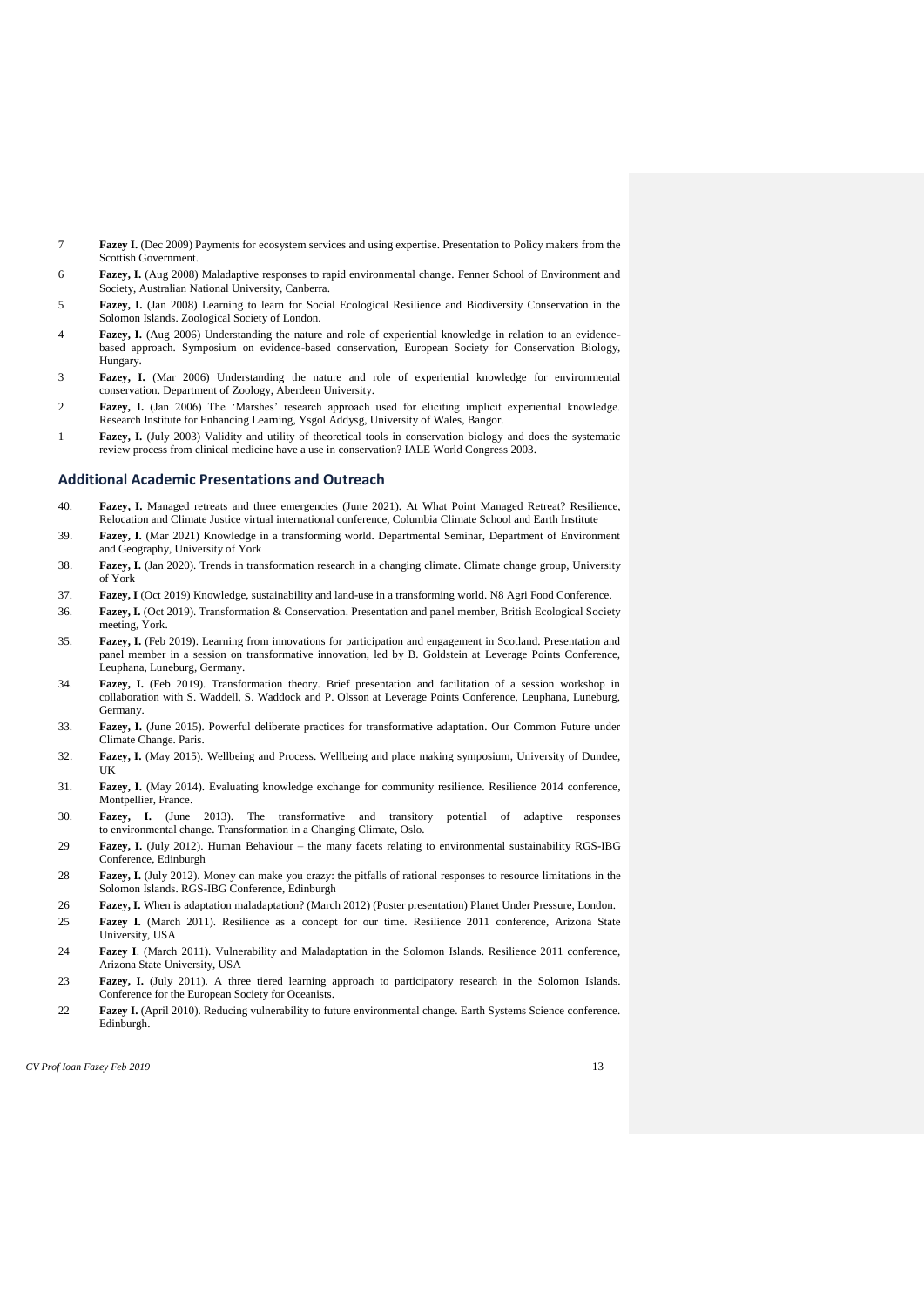- 21 **Fazey I.** (March 2010). Methods for environment-society research participatory research in the Solomon Islands. Scottish Association of Geoscience, Environment and Society. Oban Workshop on Interdisciplinary Methods for Environment.
- 20 **Fazey I**. (Nov 2009). Vulnerability and environmental change. School of Geography and Geosciences, University St Andrews.
- 19 **Fazey I.** (Oct 2009). Personal epistemological beliefs and teaching thinking. Interdiciplinary Teaching. University St Andrews. St Andrews.
- 18 **Fazey, I.** (Sept. 2008) Teaching Resilience Thinking. Centre for the Development of Staff and Academic Practice Aberystwyth University.
- 17 **Fazey, I.** (Apr 2008) Learning to learn for social ecological resilience and biodiversity conservation. Institute of Biological, Environmental and Rural Sciences, Aberystwyth University.
- 16 **Fazey, I.** Latham, I., Christie, M., Gamarra, J., Hagasua, E., Wagatora, D. (Apr 2008) A three-tiered learning approach to research in the Solomon Islands. Resilience 2008, Stockholm University, Sweden.
- 15 **Fazey, I.** (May 2007) Learning to learn as leverage for social-ecological resilience. Institute of Rural Sciences, Aberystwyth University.
- 14 **Fazey, I.** (Jan 2007) Teaching Thinking. Centre for the Development of Staff and Academic Practice, Aberystwyth University
- 13 **Fazey, I.** (Oct 2006) Expert knowledge and biodiversity conservation. Institute of Rural Sciences, Aberystwyth University.
- 12 **Fazey, I.** (Sept. 2006) Reinforcing feedback and adaptive governance in Kahua, Solomon Islands. Royal Geographic Society with IBG Conference, London, September 2006.
- 11 **Fazey, I.** (Apr 2004) Comparative usefulness of conservation theory. Mid-term Ph.D. seminar for CRES, ANU.
- 10 **Fazey, I.**, Wildriver, S. (Feb 2004) Conservation and knowledge
- 9 **Fazey, I.** Salisbury, J.G., Lindenmayer D.B. (Dec 2003) Can conservation learn from medicine about bridging the gap between scientists and practitioners? Presentation at the Ecological Society of Australia Annual Meeting, Armidale, NSW.
- 8 **Fazey, I.** (Nov 2003) Interdisciplinary student research invited paper. The "I" word 30 years of interdisciplinary research and education. CRES, ANU.
- 7 **Fazey I.** (Jan 2003) Validity and utility of theoretical tools in conservation biology. Introductory Ph.D. seminar for CRES, ANU.
- 6 **Fazey, I.** (June 2000) Conservation of water voles: a broad perspective. Gwynedd Council, Porthmadog, Wales.
- 5 **Fazey, I.** (July 1999 and Aug 1999) Surveying and its importance for the conservation of water voles. Gwynedd Council and the North Wales Wildlife Trust, North Wales.
- 4 **Fazey, I.** (Aug 1999) Water vole ecology and conservation. Guest lecture for the Mammal Society's Field Identification Course at Rhyd Y Creuau, Betws y Coed.
- 3 **Fazey, I.** (Nov 1998) Calcium, nestling growth and parental care in pied flycatchers. Ecology Research Group's Seminar Series, School of Biological Sciences, University of Wales, Bangor.
- 2 **Fazey, I.** (Nov 1997) Lemurs and Bananas: Problems encountered in the manipulation of home range in the study of the grey mouse lemur using a sugar-based resource. 9th Biennial Graduate Culterty Workshop: Ecological Experiments, Theory and Practice, University of Aberdeen.
- 1 **Fazey, I.** (Mar 1997) Effect of a sugar-based resource on the home range of *Microcebus murinus*, J.F. Miller 1777 in a dry deciduous forest in Madagascar. Scottish Conference of Animal Behaviour, St. Andrews University.

### **Research Supervision**

- 2015-18 E. Carmen (Research assistant). Scottish Borders Climate Resilient Communities.
- 2015-16 H. Kent (Research assistant). Resilient businesses in Scotland.
- 2013- 15 Dr P. Moug (Research Assistant). Workshop design and proposal writing on resilience and social dimensions of environmental change;
- 2013-14 C. Lyon (Research Assistant). Learning lessons from developing community-based resilience plans. Project for the Scottish Government Resilience Division;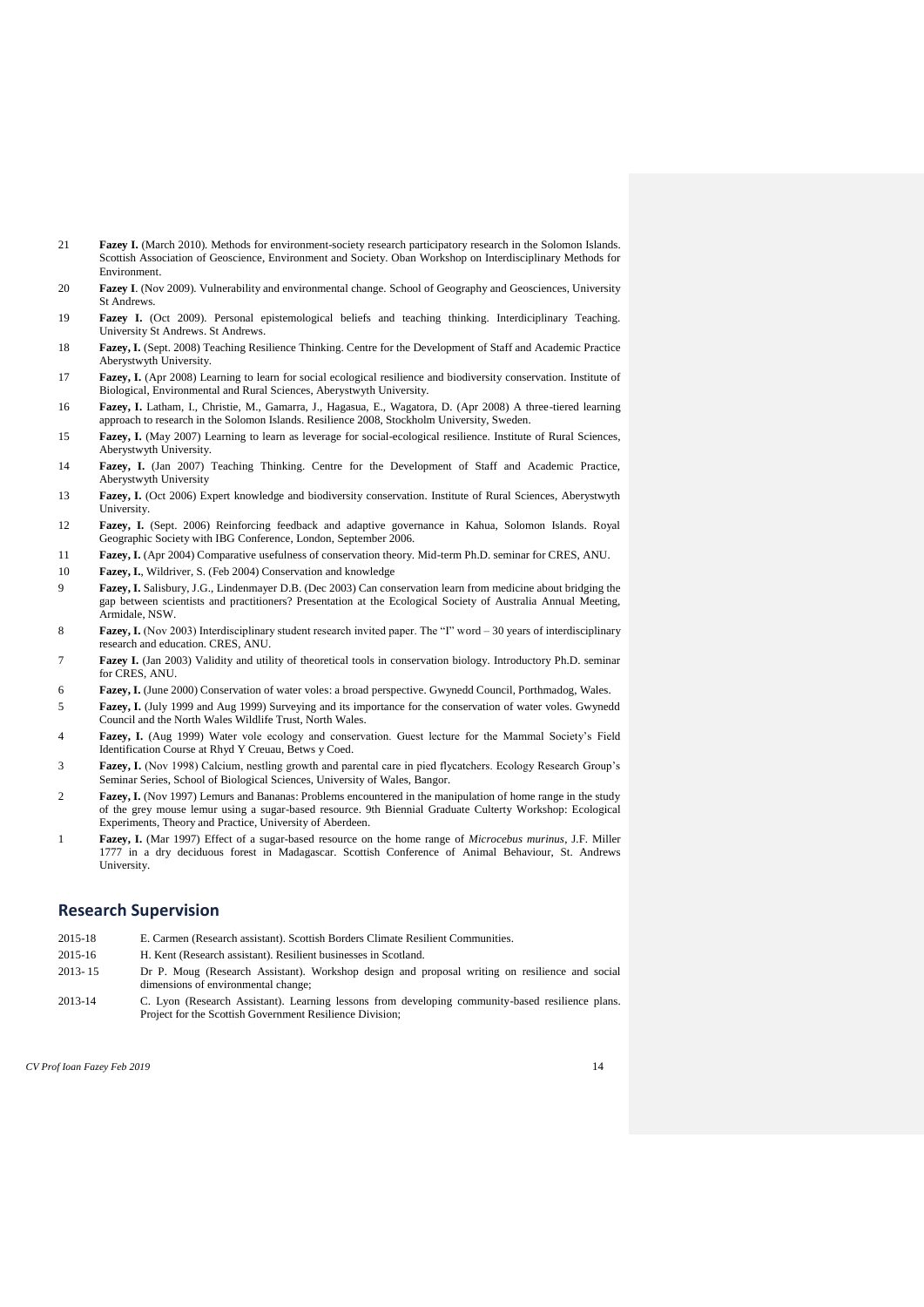- 2012-13 J. Kenter (Research Assistant) BRIDGE: bridging the gap between the supply of and demand for valuation evidence (Valuing Nature Network);
- 2011-12 Dr A. Evely (Researcher) ESPPI-CREW. Reviewing research on evaluating knowledge exchange;
- 2010-11 Dr A. Evely (PDRA for ESRC grant on researching knowledge exchange) at the School of Geography and Geosciences, University St Andrews.

#### **Facilitation of Knowledge Exchange, Symposia and Strategy development**

Expertise in designing, leading and facilitating knowledge exchange, participatory processes and workshops. These range from working with illiterate community members in developing countries through to policy experts and academics and from small workshops to major participatory processes. Includes training by L. Colbourne (2006). Key events I have designed and implemented include**:**

- 46. A new vision for the future of food for Co-op. Lead process design and facilitator of three integrated strategic workshops for chief executives of the Co-op supermarket chain. 25 participants. July-September 2021
- 45. Vision and structures for within a teaching restructure for Department of Environment & Geography, University of York (2 workshops, for 12 people, July 2020). Lead process design and facilitator.
- 44. Engagement and Partnerships Strategy development (3 workshops, for 10-18 participants, April-May 2021). Lead process design and facilitator
- 43. Teaching strategy workshops (3 workshops, ranging from 10-15 participants, May 2020-December 2020). Lead process design and facilitator.
- 42. Research strategy development workshops for Department of Environment & Geography, University of York (5 workshops, ranging from 10-20 people, September 2020-January 2021). Lead process design and facilitator.
- 41. Transformations in risk and resilience (Oct 2020). Design and facilitation of 2 day workshop for 20 early career staff and students, University of Chile. Lead process design and facilitator.
- 40. SDG Transformation Forum (Feb 2019). Co-design and facilitation of 1 day workshop to explore future directions with 40 participants after the Leverage Points Conference, Leuphana University, Luneburg, Germany.
- 39. State Agency Resilience-Building Workshop for Lousiana Government (October 2018). Co-design and cofacilitation of two day workshop to explore transformative change in the approach to the challenges facing coastal communities with senior staff of government agencies of Louisiana Government in collaboration with Centre for Planning Excellence and CSIRO, Australia. Lead process design and facilitator.
- 38. CECHR symposium (May 2018). Co-design and facilitation of interactive ideation symposium to develop project plans for 60 participants. University of Dundee, Scotland. Lead process design and facilitator.
- 37. Seedbeds for Transformation (May 2018). Co-design and facilitation of a major two day participatory process for 300 delegates at the Future Earth supported conference in Port Elizabeth, South Africa. Co-lead process design and facilitator.
- 36. Civil Society and Emergency Response: conflicting discourses of dependency and empowerment (Feb 2018). Designing and facilitating one day workshop for 40 participants. University of Dundee, Scotland. Lead process design and facilitator.
- 35. Rising above: Adapting to land loss in the Louisana coast (Nov 2017). Co-design and facilitation of of a two day workshop for 50 policy, practice and community members in New Orleans, in collaboration with the Centre for Planning Excellence. Co-lead process design and facilitator
- 34. Transforming knowledge production and use (Aug 2017). Designing, facilitating and coordinating a major workshop process involving 340 delegates from 35 countries with 30% non-academic in 10 parallel work groups, processing and integrating outcomes at the Transformations to Sustainability 2017 conference, University of Dundee. Co-lead process design and facilitator.
- 33. Transforming professional practice for resilience (March 2017). Designing and facilitation of workshop for 30 high level resilience policy and practitioners (e.g. police, fire, voluntary sectors) for the Scottish Government Resilience Division. University of Dundee. Lead process design and facilitator.
- 32. Integrated policies for resilience to climate change (August and September 2016). Two policy oriented workshops in a local authority and with policy makers on developing integrated policies for addressing the challenges of enhancing resilience to climate change. Scotland, UK. Lead process design and facilitator.
- 31. Emerging approaches for sustainability transformations (Oct 2016). Leading design and facilitation of three linked facilitated sessions at the Transformations to Sustainability 2016 Conference, Stockholm, Sweden.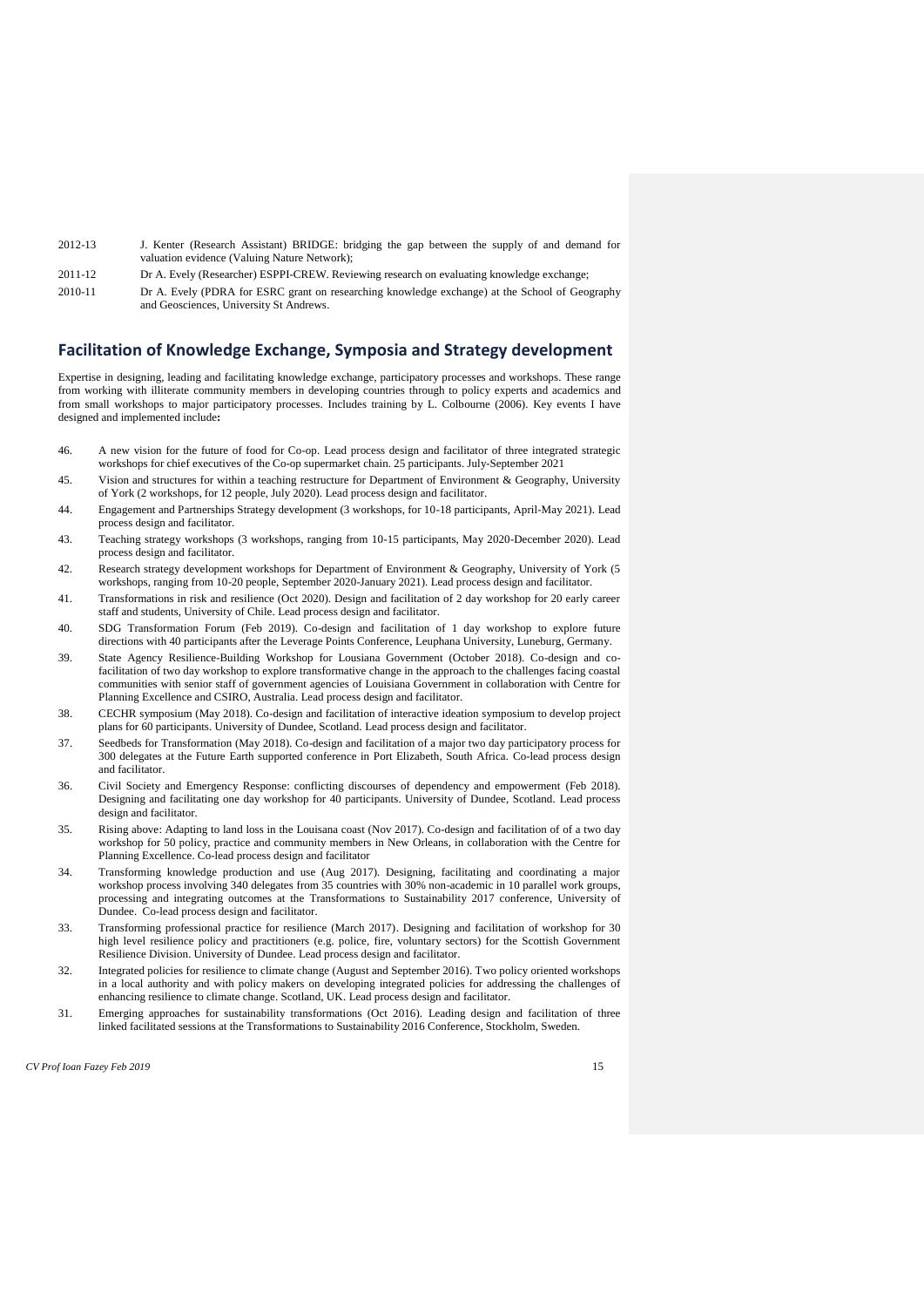- 31. Transformation research: Developing research ideas (October 2015). Leading design and facilitation of a workshop for the Scottish Alliance of Geoscience, Environment and Society. University of Western Scotland, Glasgow.
- 30. Scottish Borders Climate Resilient Communities (Sept 2015 April 2016). Leading design and facilitation of participatory process that included nine community and multi-stakeholder workshops using diverse and flexible methods.
- 29. Wellbeing and collaborative community approaches to place-making (May 2015). Co-design and supporting facilitation of a 1 day interactive symposium with 80 academics and practitioners. University of Dundee, UK.
- 28. Knowledge Network for Enabling Transformation (Feb. 2015). Co-design and supporting facilitation of a 3 day meeting with 25 international academics and practitioners. Aberdour, Scotland.
- 27. Resilience in Scotland (Dec 2014). One day workshop with 30 academics and practitioners of resilience (e.g. Scottish Government) to enhance dialogue for enhancing resilience. Co-designed and facilitated with T. Hodgson.
- 26 Adaptation Pathways (July 2014). Design and facilitation of a one day workshop for 16 academics to develop research agendas and priorities in CSIRO, Canberra, Australia. Lead process design and facilitator
- 25 Sustainable Transformation, Scottish Alliance for Geoscience, Environment and Society (June 2014). Design and facilitation of a two day workshop for 20 academics across Scotland to develop project ideas and research agendas. Lead process design and facilitator.
- 24 Social Dimensions of Environment, University of Dundee (May 2015). Design and facilitation of one day interdisciplinary workshop for academics across the University to enhance research project design. Lead process design and facilitator
- 23 Training in participation and facilitation for Postgraduate researchers (Oct 2013). Two day workshop, University of Dundee: Lead process design and facilitator
- 22 Back to the Future (October 2013). Designed and facilitated two days of a four day interdisciplinary workshop with 12 people. La Rochelle, France; Lead process design and facilitator
- 21 CECHR objectives workshop (Sept 2013). Design and facilitation of a workshop for 30 people on horizon scanning and objective setting, University of Dundee. Lead process design and facilitator.
- 21 BRIDGE Valuing Nature Network synthesis workshop (June 2012). One day workshop with 40 researchers, policy makers and practitioners to synthesize information from other workshops on valuing nature. London. Colead facilitator.
- 20 Resilience to volcanic hazards (March 2011). Two day workshop with 30 policy makers and NGO representatives in Honiara, Solomon Islands. Lead process design and facilitator.
- 19 Resilience to volcanic hazards (March 2011). One day participatory event with 250 schoolchildren on Savo volcanic island, Solomon Islands. Lead process design and facilitator.
- 18 Resilience to volcanic hazards in archipelago nations (February 2011). Two day participatory workshop with experts (NERC representatives, academics and policy makers) at University of Leicester.
- 17 Planning for the future (June 2010). Three day workshop for 80 community representatives in Kahua, Solomon Islands.
- 16 Learning from the past to understand future adaptation (Dec 2009). ½ day participatory workshop for 50 people for the North American Biodynamics Organisation. University of Edinburgh.
- 15 Project design and implementation of conservation and forest management in Kahua, Solomon Islands (June 2009). 3 Day workshop for 35 people in remote communities.
- 14 Embedding Social Capital in development policies and projects in Malawi (March 2009); Workshops for 25 academics and practitioners in collaboration with Bunda College, Lilongwe, Malawi.
- 13 Strategic management of organizations (June 2008). Assisting the Kahua Association to develop more effective strategies for managing decisions and projects.
- 12 Applying theory of change for strategic planning of adaptive co-management (Mar 2008). Working with the Cairngorms National Park Water Vole Conservation Project Steering Group. In conjunction with X. Lambin and Anna Evely, Aberdeen University.
- 11 Sharing expert knowledge of the management of UNESCO Man and Biosphere Reserves (Feb 2008). Design and facilitation of a workshop to assist the sharing of positive experiences of managers with Lisen Shultz (Stockholm Resilience Centre). Workshop was held at decadal UNESCO MAB Conference, Madrid.
- 10 Evaluating Biodiversity and Ecosystem Services (Jan 2008). The design and facilitation of a two-day workshop to work with ecologists and economists to begin a Delphi-type study to develop an approach to elicit public values of ecosystem services and relate these to management outcomes from Biodiversity Action Plans.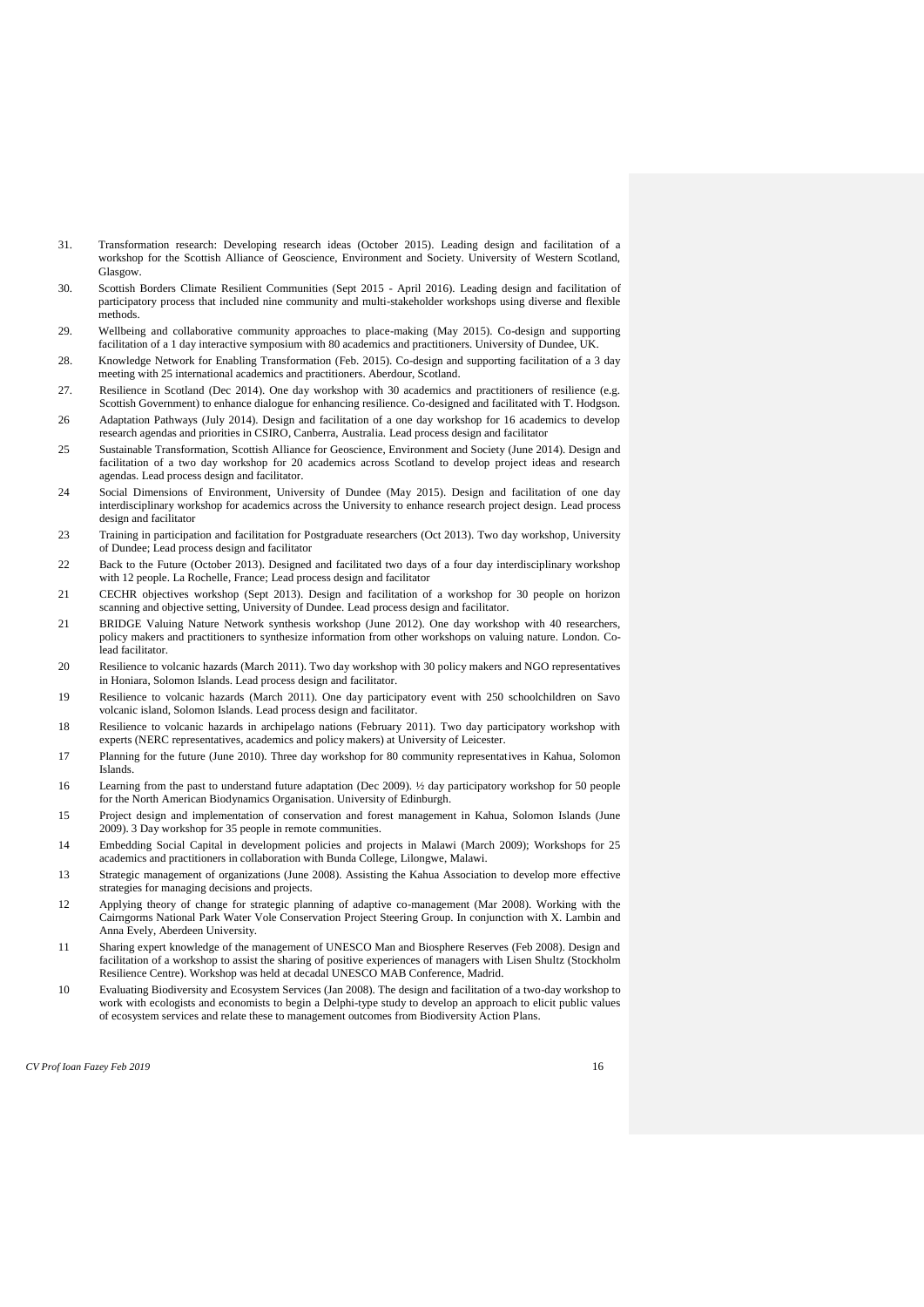- 9 Participation processes in Kahua, Solomon Islands (June-Aug 2008). The design, coordination and implementation of a large scale participatory research process covering 40 communities. This culminated in a facilitated four-day workshop for 80 participants.
- 8 Understanding teak (July 2005). Design and implementation of workshops for local communities in the Shortlands, Solomon Islands to explain how to plant and maintain teak trees as a source of income. The workshops were held in Solomon Islands Pijin.
- 7 CRES Communications Workshop (Aug 2004). Design and implementation of workshop on how to capture the understanding of conservation managers, and how to help them communicate their understanding. ANU, Canberra.
- 6 Eliciting and integrating understanding of on-ground managers of the Macquarie Marshes (July 2004). Design, coordination and implementation of a workshop (with B. Newell and K. Proust) to identify key changes to the social-ecological system of the Macquarie Marshes, Quambone, N.S.W.
- 5 CRES annual staff/student two-day retreat (May 2003). Acted as overall coordinator and facilitator of key sessions.
- 4 Symposium on evidence-based environmental management (June 2002). Organisation and implementation (with J. Salisbury) of a symposium to discuss the potential application of an evidence-based approach with a group of prominent academics and environmental managers.
- 3 Postgraduate programme in environmental problem solving (Apr 2002). Design and facilitatation of the workshop at the CRES annual staff/student two-day retreat.
- 2 Increasing awareness, understanding and cross-disciplinary collaboration (May 2001). Leading and running group discussions. CRES annual Staff/Student Retreat 2001.
- 1 Water vole and ecological training workshops (1998-2000). Over ten workshops designed and run for various agencies.

# **TEACHING**

### **Highlights**

- 17 years of undergraduate and postgraduate teaching experience;
- Pedagogy that supports development in students of higher order thinking, autonomy, ability to learn how to learn, and critical thinking and analysis using non-didactic methods;
- Application of highly innovative methods, such as engaging students in implementing and learning from change projects;
- Qualifications, awards and professional recognition in teaching;
- Research publications on learning, development of higher order cognitive capacities, how to transform Universities to enhance capacity for working with 21<sup>st</sup> century challenges;
- Administration and coordination, including degree coordination, curriculum design; and design and management of complex interdisciplinary modules and programmes with large numbers of students.
- Highly experienced in pastoral care of students. This includes a GCE in Counselling Skills from Abertay University.

### **Pedagogy**

My teaching is driven by strong ethical convictions and a desire to emancipate the ability of students to develop their own abilities and motivations to learn. This has led me to develop a teaching style that: (i) is facilitative rather than didactic; (ii) focuses on developing higher order thinking of students; (iii) recognizes all students have important contributions to make to the learning of others; (iv) actively seeks to bring together students with diverse disciplinary expertise to enhance the learning of all; (v) takes a positive reinforcement approach to encourage and motivate learning; (vi) applies best practices, such as formative assessment, handing over responsibility of teaching and learning to students (in a supportive way) and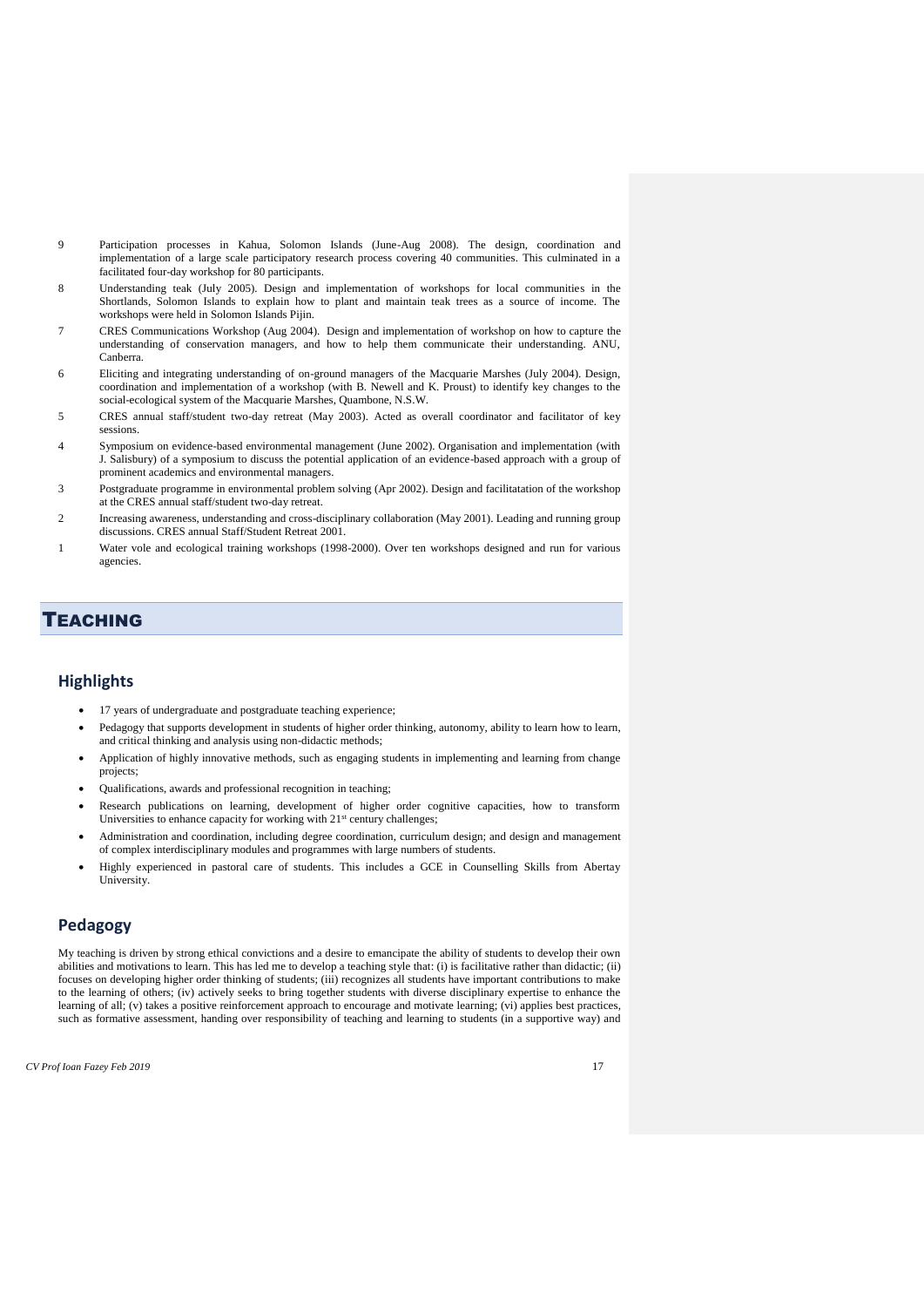using problem based learning. Much of my teaching and learning is inspired by my own research on learning, knowing, and process for change-making and development.

### **Teaching Innovation**

Numerous innovative approaches to teaching, many of which are embedded in more conventional systems and structures (such as teaching modules and degree programmes) and which are realistic in terms of teaching time and resources. Examples of innovations include:

- Low carbon futures field course (in Scotland and online, from University of York) (2019- onwards). This builds students capacities to apply futures methods and develop futures consciousness – enhanced understanding of how actions in the present can give rise to new transformed futures.
- Annual Facing the Future conference series (2013-17) to support development of change making and interdisciplinary thinking skills of doctoral students (University of Dundee);
- Change-maker workshops for doctoral students, such as in facilitation, participation, knowledge exchange, social media, futures thinking (University of Dundee);
- MSc Sustainability programme design, which builds on existing modules but also shifts emphasis towards developing students abilities to identify and implement solutions, as well as identify problems (University of Dundee);
- Transformation in Practice MSc module, focusing on teaching solution-oriented skills, from facilitation, futures thinking and wisdom based decision-making (University of Dundee);
- Group Chang-making assignments as part of MSc Training. Past groups have worked on projects on bee conservation, reducing waste, persuading institutions to divest from fossil fuels, and supporting shifts to reduce meat consumption (University of Dundee);
- Reflective assignments for MSc Training, taught using deep-analysis methods to elicit higher order thinking assumptions. Students are required to assess how their experiences of change have affected their thinking about change, thinking and sustainability (University of Dundee);
- Group, problem-based assignments for MSc Training to design future urban environments, based on site visits and real world issues (University of Dundee);
- Reflexive processes for developing higher order epistemological beliefs using resilience thinking and problem based learning with final year undergraduates, with reports written as research papers (University of Aberystwyth and Dundee);
- Teaching climate negotiation skills with 160 first year undergraduates through workshops (University of Dundee);
- Teaching behavior change to 250 1st year students which were required to assess their carbon emissions, develop, implement and evaluate plans to reduce them (University of St Andrews);
- Concept mapping on problem-based issues with 350 1st year students to engage them in understanding dynamics of complex issues, integrate knowledge from research papers and develop new cognitive skills (University of St Andrews).

### **Teaching Qualifications and Awards**

- 2017 Nominated for teaching award, University of Dundee
- 2015 Nominated for teaching award, University of Dundee
- 2016 Graduate Certificate of Education in Counselling Skills, Abertay University (relevant to pastoral care)
- 2011 Nominated for teaching award, University of St Andrews.
- 2009- Fellow of the Higher Education Academy.
- 2009 Teaching Excellence Award, Aberystwyth University.
- 2008 Postgraduate Certificate in Teaching in Higher Education (PGCTHE), Aberystwyth University.
- 2000 Training course "Teaching in Higher Education" provided by the University of Wales Bangor.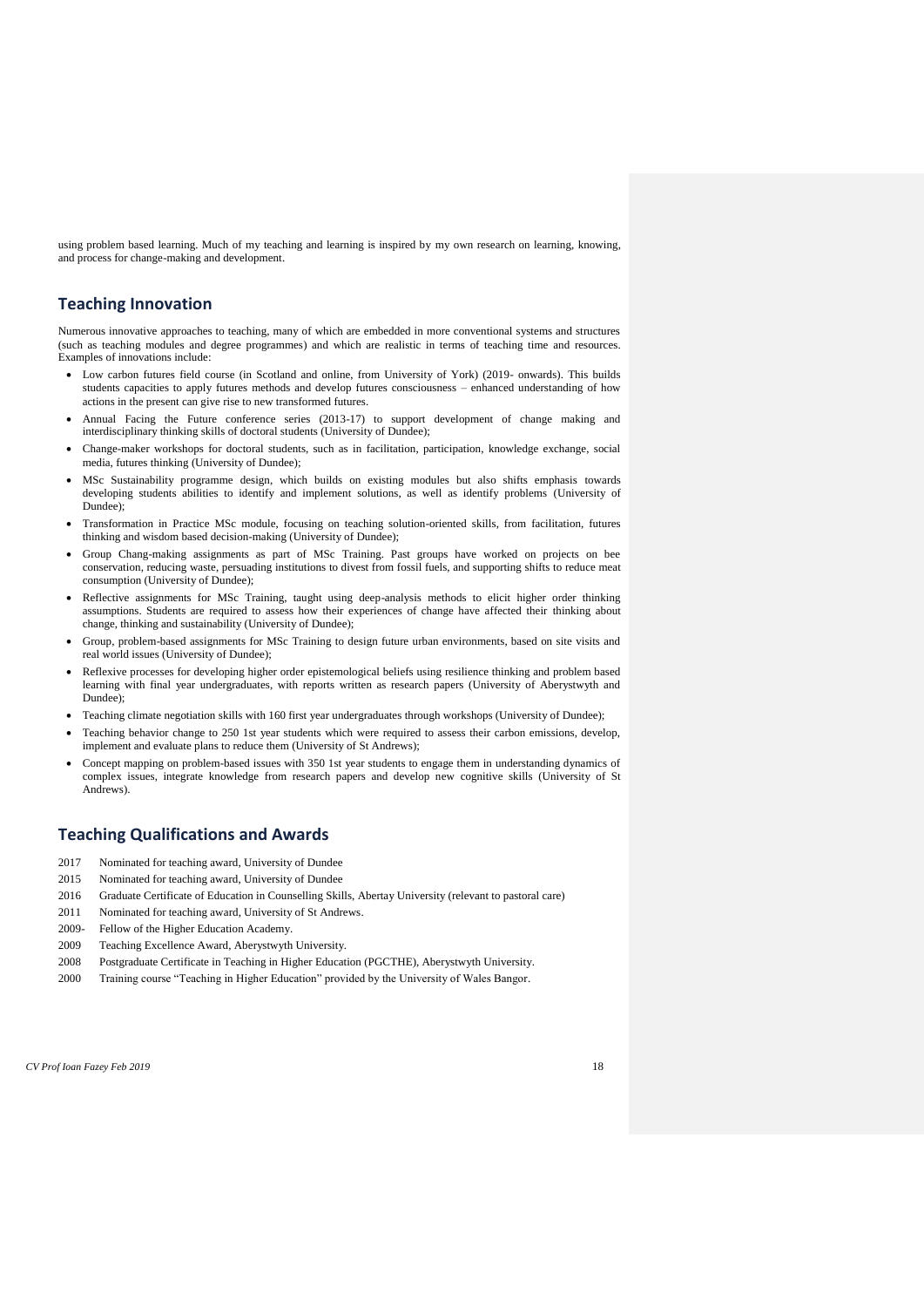### **Doctoral Student Supervision**

Actively supervising and collaborating with students working on a range of environment-development issues in UK and international contexts:

- 2017- Lee Eyre. Metaphors for transformative change.
- 2017- Douglas Taylor. Social licence for renewable energy. PhD Candidate, Dundee.
- 2016-20 Laura Donkers. Artistic methods for community food projects. PhD Candidate, Dundee.
- 2016-21 Esther Carmen. Social capital and Resilience. PhD candidate, Dundee.
- 2016-20 Jade Cawthray. Co-creating citizen science. PhD Candidate, Dundee
- 2016-19 Cathel Hutchison. Ecological design of green infrastructure. PhD candidate, Dundee.
- 2016-18 Glenn Page: Governance baselines and development evaluation. PhD candidate, Dundee
- 2013-18 Jennifer Williams. Learning and resilience. University of Dundee.
- 2014-17 Sami Alazemi Co-Creating Curricula: An Ecological view of Interior Design A Case study of Design Education in Kuwait, University of Dundee.
- 2013-17 Chris Lyon. Resilience and Social Power, University of Dundee.
- 2013-17 Friederike Mikulcak. Institutional arrangements in Transylvanian agricultural systems. PhD candidate based at Leuphana Unviersity, Germany.
- 2011-14 Andra Ioana Milcu. Land use history and cultural ecosystem services in Transylvanian agricultural systems. PhD candidate based at Leuphana Unviersity, Germany.
- 2010-14 Tamara Davies. Relationships between biodiversity, ecosystem services and poverty in the Solomon Islands. PhD candidate based at University of St Andrews.
- 2011-14 Jasper Kenter. Valuing ecosystem services. PhD candidate based at University of Aberdeen.
- 2007-09 Trevlyn Webb. Wildlife as a tool for development in rural areas of countries with emerging economies. Completed MPhil at Aberystwyth University
- 2007-10 Anna Evely. Motivations of volunteer involvement in an interdisciplinary adaptive co-management project to eradicate mink in the Cairngorm Mountains National Park, Scotland. Ph.D. candidate based at the University of Aberdeen. Now working as a PDRA at St Andrews.
- 2006-10 Elizabeth Conrad. Capturing social and cultural value of landscapes in Malta. Ph.D. candidate based at Aberystwyth University. Now working as research active lecturer in Malta University.
- 2006-10 Joseph Dzanja. The influence of social capital on economic livelihoods in Malawi. Ph.D. candidate, Aberystwyth University. Now works as Lecturer at Bunda Agricultural College, Malawi.
- 2007-09 Ben Tantua. Participation, oil, conflict and development in Nigeria. Completed M.Phil.

#### **Doctoral Student Training**

- 2013-2017 Founder, supporter and convener of the student led Facing the Future Conference Series, which has been professionally facilitated with support from the International Futures Forum and University of the Third Horizon and which seeks to help students develop high level skills in change-making and interdisciplinary thinking. Supported by the University of Dundee.
- 2013-2017 Change-maker workshops to train doctoral students in diverse change-making skills, such as facilitation, futures thinking, design, knowledge exchange. University of Dundee.

# **External Examination**

- 2021 Internal examiner at University of York Arts based PhD 2020, Ecology based PhD 2021
- 2013-17 External examiner for MSc Environmental Sustainability, University of Edinburgh.
- 2007- External Examiner for PhD: University of Aberdeen, 2008, University of Armidale, 2008, University of Aberdeen 2011, Australian National University 2013, Robert Gordon's University 2014, University of Leeds 2015; University of Southern Queensland 2015; Abertay University 2015; Exeter University 2016; University of Bangor 2016; University of Edinburgh 2017, University of Aberdeen 2018. Wageningen University 2021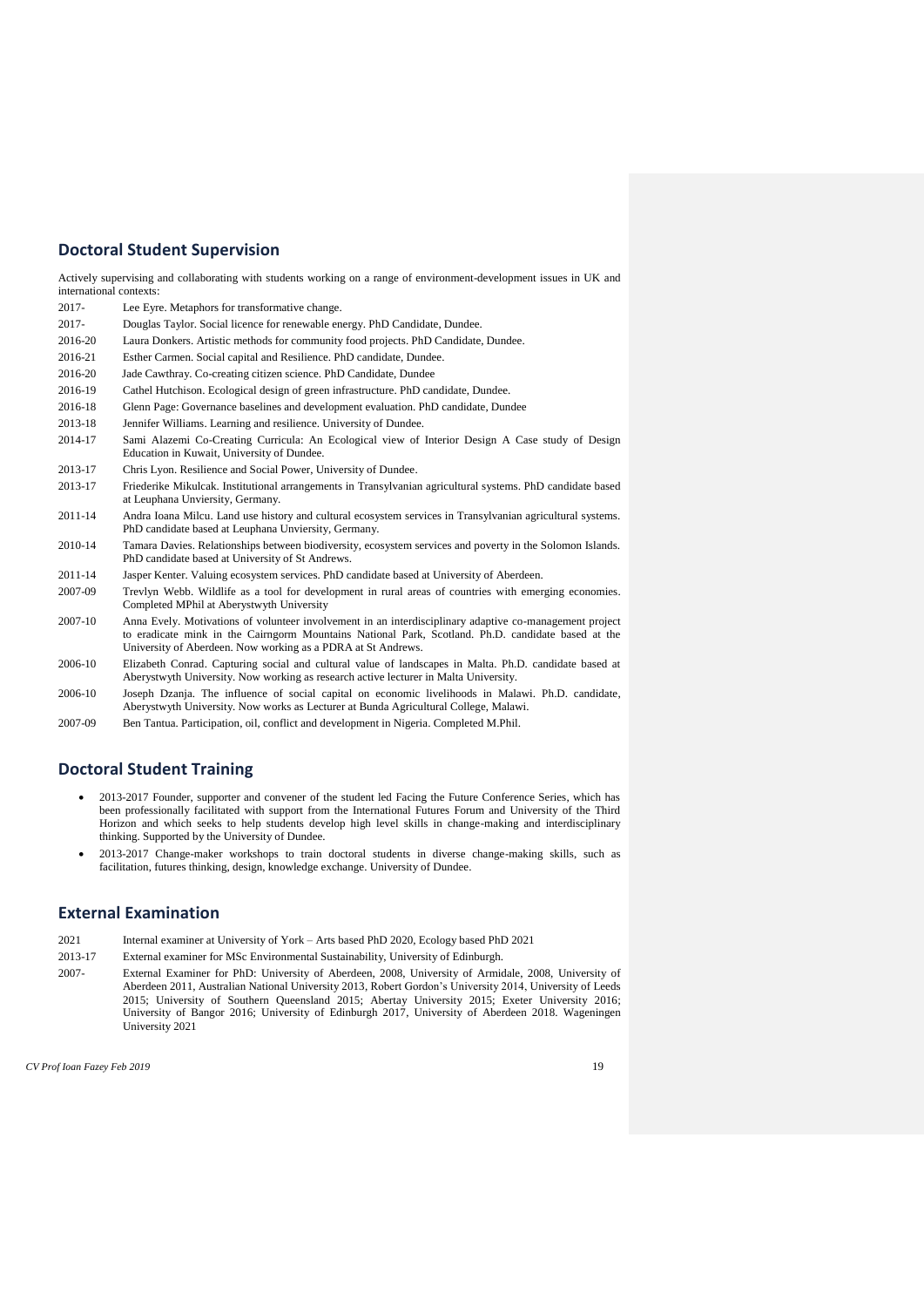2012-2014 External examiner for Masters Theses at the University of Malta. 2010 External Examiner for The Fenner School of Environment and Society, Australian National University Honours theses;

### **Teaching Roles and Responsibilities**

#### **University of York**

| $2021 -$ | Developing new online programmes in partnership with external organisations to enhance capacity |
|----------|-------------------------------------------------------------------------------------------------|
|          | development for transformations to regenerative futures                                         |
| 2019-    | Module Coordinator, Low Carbon Futures Field Course (In Scotland/Online).                       |
| 2019-20  | Module Coordinator, Food and Water Security (MEny level)                                        |

#### **University of Dundee**

| 2016-19 | Programme lead for the interdisciplinary MSc in Sustainability;                                       |
|---------|-------------------------------------------------------------------------------------------------------|
| 2016-19 | Module coordinator of Transformations in Practice (core module for MSc sustainability);               |
| 2016-19 | Contributions to various master level teaching on the MSc Sustainability programme;                   |
| 2015-19 | Module Coordinator Social Resilience Honours module (35 students) for Geography MA/BSc                |
| 2013-15 | Shared teaching on 'Social Impacts and populations', MSc Water hazards, risk and resilience.          |
| 2013-19 | 1 <sup>st</sup> Year lectures and workshops on 'A world in crisis' (150 students). Geography MA/ BSc. |
| 2013-19 | BSc, MA, and MSc dissertation supervision (5-10 students per year).                                   |
|         |                                                                                                       |

#### **University of St Andrews**

Teaching, coordination, leadership and administration on the University of St Andrews' award winning interdisciplinary undergraduate and M.Sc. course in Sustainable Development. Significant role in curriculum development and coordination including the following responsibilities:

#### *Key responsibilities:*

- 2012-13 Degree Coordinator for the MA/BSc Sustainable Development undergraduate programme
- 2012-13 Honours advisor for 35 students (see below);
- 2011-12 Deputy Sustainable Development Degree Coordination. Includes strategy and curriculum development, liaison between Schools, and acting coordinator when main coordinator is absent;
- 2010-13 1 1<sup>st</sup> year coordinator: Managing all activities associated with the first year, including coordination of two interdisciplinary 1 st year modules (average 180 students). This is a complex administrative task requiring liaison with contributors from 11 other schools and managing and mentoring a team of postgraduate tutors;
- 2011-12 Honours Advisor for Sustainable Development. Advising 85 Sustainable Development 3rd and 4th year students in academic matters, having responsibility at the programme/school level to ensure students meet degree regulations and for ensuring consistency across university degree programmes for sustainable development students. This is a major administration task as students of Sustainable Development take modules from 11 other schools.
- 2010-11 Subhonours advising. Advising 48 1st and 2<sup>nd</sup> year students in academic matters.
- 2009-10 Second year coordinator: Teaching on and managing Second year modules in Sustainable Development.

#### *Teaching 2010-12*

|                                                      | Level                | <b>Responsibilities</b>                                                                                                                                        |
|------------------------------------------------------|----------------------|----------------------------------------------------------------------------------------------------------------------------------------------------------------|
| Sustainable Development : Priorities<br>and Pathways | 1 <sup>st</sup> Year | Design and coordination of interdisciplinary, cross school<br>module with 170 students. Includes managing and delivering<br>generic assignment on integration. |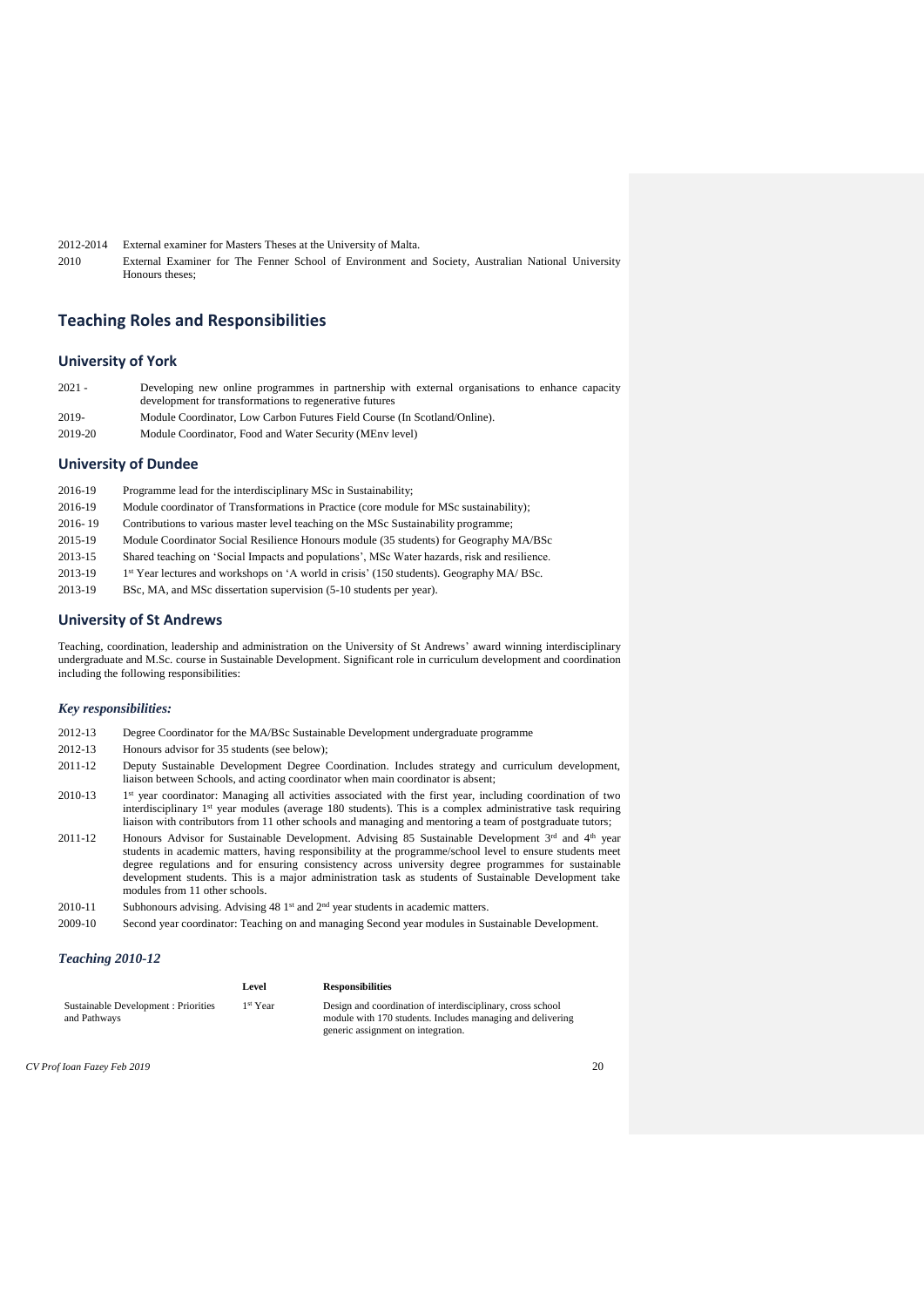| Sustainable Development: Towards<br>sustainable futures | 1 <sup>st</sup> Year         | Design and coordination of interdisciplinary, cross school<br>module with 200 students. Includes managing and delivering<br>generic assignment on behavior change.                                                                         |
|---------------------------------------------------------|------------------------------|--------------------------------------------------------------------------------------------------------------------------------------------------------------------------------------------------------------------------------------------|
| Sustainable Development                                 | M.Sc.                        | Delivering lectures on resilience and environmental change (30)<br>students)                                                                                                                                                               |
| Sustainable Design                                      | 4 <sup>th</sup> Year Hons    | Delivering suite of lectures and workshops and assessment on a<br>case study of biodiversity and conservation through participatory<br>action and assisting with the running of the Sustainable<br>Development field course (45 students). |
| Review essay and methods                                | 3rd Year Hons                | Supervising 5 students per year for extended essay. Delivering<br>lectures on methods. Responsibility for teaching and reviewing<br>ethics applications from students.                                                                     |
| Sustainable Development                                 | $2nd$ year                   | Coordinating module in 2009/10. Delivering lectures and<br>assessment $(2010/11)$                                                                                                                                                          |
| Dissertation supervision                                | $4th$ year Hons<br>and M.Sc. | Supervision of around 5 students per year.                                                                                                                                                                                                 |

# **Aberystwyth University**

### *Key responsibilities*

| 2007-09 | Curriculum development (e.g. Tourism Management and Countryside Management).                             |
|---------|----------------------------------------------------------------------------------------------------------|
| 2006-09 | Design, teaching and responsibility of modules relating to development, conservation and sustainability. |
| 2006-09 | Tutoring 30 undergraduate students per year.                                                             |
| 2007-09 | Responsibility for social science methods training.                                                      |
| 2006-09 | Developing and coordinating modules (including overseas filed course) over all undergraduate years.      |
|         |                                                                                                          |

# *Teaching (2008-09)*

|                                                                                                    | Level                                         | <b>Description</b>                                                                                        | <b>Responsibilities</b>                                                         |
|----------------------------------------------------------------------------------------------------|-----------------------------------------------|-----------------------------------------------------------------------------------------------------------|---------------------------------------------------------------------------------|
| <b>Sustainable Societies</b>                                                                       | $B.Sc. 3rd$ year                              | Resilience and systems thinking                                                                           | Module design, coordinator<br>and only tutor (20 students)                      |
| Sustainable Rural<br>Communities                                                                   | $B.Sc. 2nd$ year,<br>$HND$ $2nd$ year         | Participation and integrated<br>sustainable rural development                                             | Module design, coordinator<br>and only tutor (25 students)                      |
| International Tourism in<br>Practice                                                               | $B.Sc. 2nd$ year,<br>HND 2 <sup>rd</sup> year | Study tour to Malta teaching social<br>science quantitative and qualitative<br>research techniques        | Module design, coordinator,<br>taught with one other tutor<br>$(15$ students)   |
| <b>Integrated Rural</b><br>Development                                                             | B.Sc. 3rd year                                | Techniques for integration using<br>problem-based learning with<br>simulated real-life research contracts | Joint responsibility with one<br>other tutor (15 students)                      |
| People and the Countryside                                                                         | B.Sc. $1st$ year,<br>HND 2 <sup>nd</sup> year | Introduction to institutions and<br>development                                                           | Joint responsibility with<br>two other tutors (60<br>students)                  |
| Tourism and Recreation in<br>the U.K.                                                              | B.Sc. $1st$ year,<br>HND 1 <sup>st</sup> year | Introductory module                                                                                       | Joint responsibility with one<br>other tutor (50 students)                      |
| <b>Research Methods</b>                                                                            | B.Sc. 2 <sup>nd</sup> year                    | Social science and science research<br>methods for wide variety of students                               | Individual lectures and<br>support in workshops (50)<br>students)               |
| Countryside Management in B.Sc. 3rd year<br>Practice<br>Supervision of undergraduate dissertations |                                               | Ecosystem services and multi-<br>functional landscapes                                                    | Running workshops and<br>field visits (40 students)<br>18 students over 3 years |